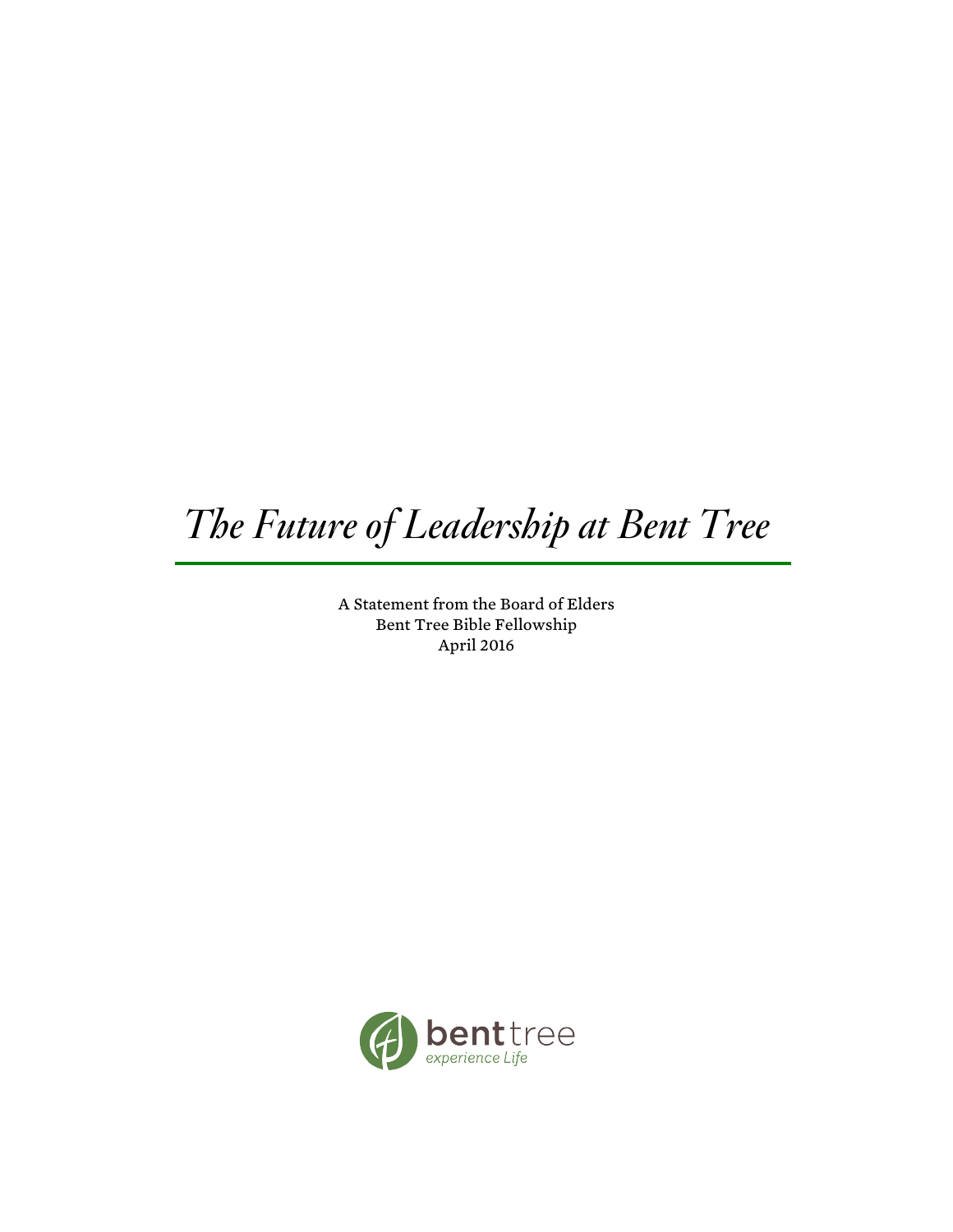## Foreword

On an otherwise ordinary morning in Jerusalem, the disciples were gathered together when the Spirit came upon them in tongues of fire. They were all filled with the Spirit of God and started to speak in the languages of other nations. *With the dawn of a new day, came the dawning of a new era.* The church was born. As they spilled into the streets, they encountered pilgrims from the far reaches of the known world, in town for the festival, who gathered around them, perplexed by the strange sound. These Galileans were speaking languages they had never learned, and those who heard those languages were hearing the gospel for the first time. They asked each other, "What does this mean?"<sup>1</sup> Others wondered if the speakers were drunk, and confusion began to spread through the streets. So, Peter stood up to make the first address of the Christian church.

After pointing out the absurdity of the accusation of intoxication (it was only 9 a.m.), Peter quoted the Prophet Joel to explain the events of the day:

*"In the last days," God says, "I will pour out my Spirit on all people. Your sons and* daughters *will prophesy, your young men will see visions, your old men will dream dreams. Even on my* servants*, both men and* women*, I will pour out my Spirit in those days, and they will prophesy." 2*

Joel's prediction had come true. With the dawning of the new day ("in the last days"), everyone in Christ received the Spirit and was included in God's work. This apparently also included women and slaves (the Greek word is *doulos*, a slave completely subservient to his or her master), which was a revolutionary notion. In this new day, women were included in functions previously reserved for men. The social distinctions that once ruled service and leadership had been transformed at the cross. The rest of the New Testament shows the inclusion of women actively exercising their spiritual gifts in church ministry, demonstrating the timeless message of Acts 2 at work.

For the last 2000 years, the church has been trying to figure out exactly how this works. For the last 24 years, the elders of Bent Tree have joined the conversation, and the result has been a distinctive called *Shared Leadership.*

A distinctive is more than a value. It is something that is characteristic of the culture of an organization or family. Bent Tree's distinctives are part of our collective DNA and are what cause people to say things like, "That feels like Bent Tree." Our five distinctives are: The Indwelling Christ, Grace Lived Out, Biblical Teaching, World Missions, and *Shared Leadership*. In our documents, our *Shared Leadership* distinctive is described this way:

*Shared Leadership means that we believe all believers are equipped with spiritual gifts that are given by the Lord for the express purpose of building up the church. These gifts are given irrespective of age, gender, race, background, or experience and it is our conviction that these gifts be used fully for leadership and ministry. In some traditions, the roles of leadership and teaching have been reserved for men. This is not the case at* 

 $<sup>1</sup>$  Acts 2:12</sup>

 $2$  Acts 2:17-18, NIV (emphasis added)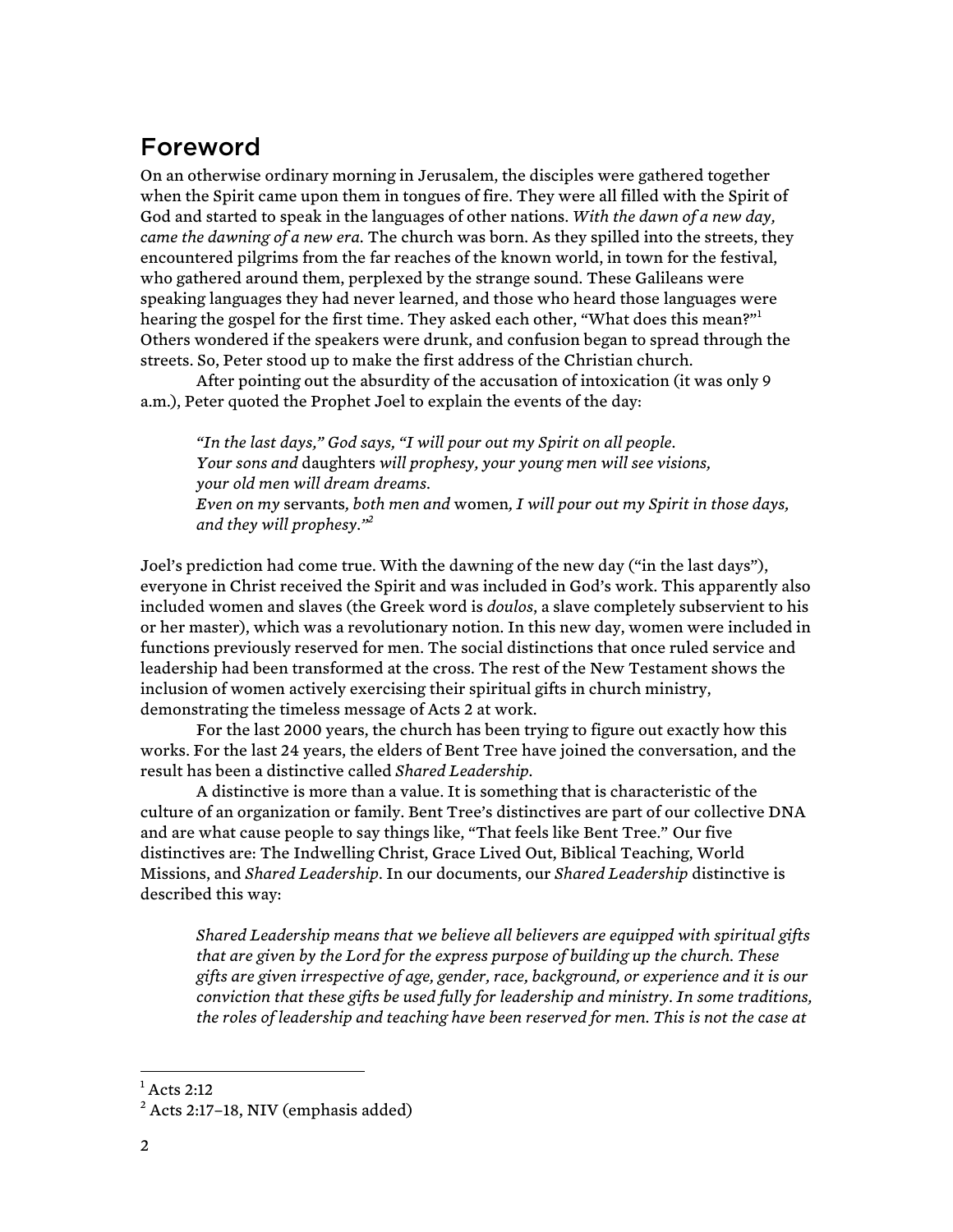*Bent Tree. Here, women are encouraged to exercise their gifts freely for the edification of the church.* 

This is almost completely true of us, but not quite. Bent Tree is blessed to have gifted women serving on our senior leadership team, pastoral staff and preaching team, and many of our sisters in Christ have exercised their leadership gift to great benefit among us. However, the role of elder at Bent Tree has been reserved only for men, creating a disconnect between this dream of shared leadership and the simple reality that a stainedglass ceiling is leaving our church with underutilized female leaders.

Bent Tree's Board of Elders over a year ago set out together on a journey after the heart of God concerning the future of leadership in his church. Specifically, the Board wanted to know whether God was calling women to the role of elder at Bent Tree—to true *shared leadership*. After careful study, reflection, discussion, and prayer, we have unanimously come to the conclusion that God is calling us to be a community of faith committed to conservative theology and a community where women gifted by the Spirit experience no limits or restrictions on their service. We joyfully agree to invite women to *share leadership* as elders.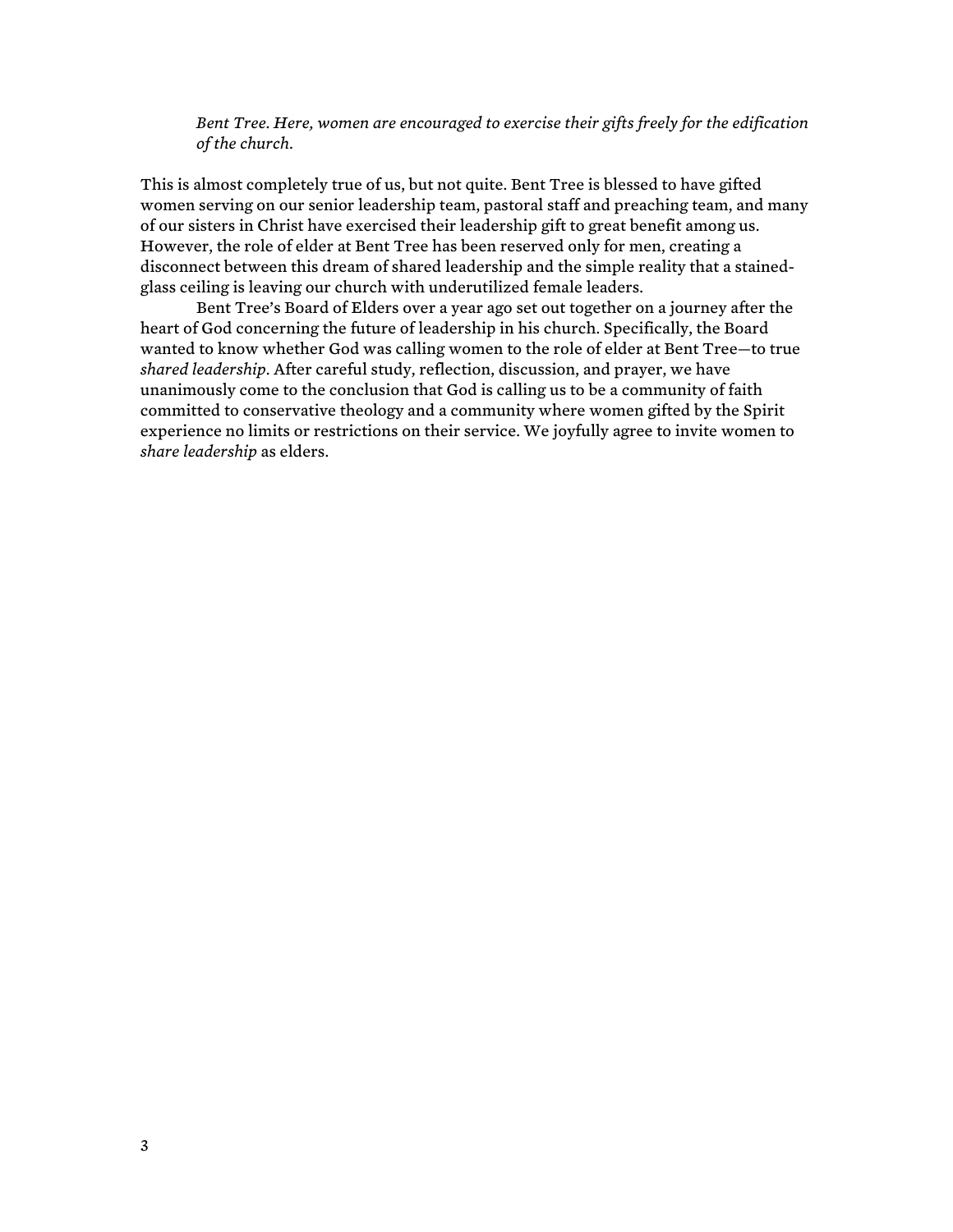# The Process

In the spring of 2015, the Board met and decided to closely study the biblical treatment of women in leadership. Each elder set out separately in his study of the Bible, as well as books and articles that offered varying points of view and arguments. The rationale behind this step was to allow each individual the necessary time and space to read deeply and allow the Holy Spirit to guide his decision. Each man came from a different background and set of life experiences—from deeply complementarian to egalitarian upbringings and places in between. We were cognizant that traditions inform presuppositions, so we entered this study with open hands and receptive hearts.

In the midst of this study, the elders met periodically to discuss what each was learning and how each one was growing from this shared experience. What developed from this process was the type of growth and unity that we understood as the leading of the Holy Spirit. Later in the year, each elder was asked to prepare, in writing, an explanation of his journey, a decision on the question at hand, and the reasoning behind that decision. This would prevent "groupthink" at voting time and ensure that each of us had heard from the Lord. We were seeking clear leadership from the Spirit for our church, and we received it.

Late in 2015, at an evening elder meeting, the elders came together, curious to see how the Spirit would lead. After months of reading, prayer, and discussion, each one read his prepared statement. As the decisions were read around the table, a growing sense of anticipation filled the room. As each statement was read, enthusiastic support for women elders was declared until a unanimous decision had been made on the subject of opening the Board of Elders to women. It was a defining moment for our church and a precious moment of unity for our elders. The elders did not make this decision quickly or take it lightly. We are thrilled that the Spirit has led us to this place and look forward to seeing God move through our women leaders in new ways.

Whereas it is impossible to exhaustively address the discussion of women in leadership in a paper of this nature, the elders believe it is important to communicate the scriptural and hermeneutical support for our decision. The remainder of this paper will concisely explain our theological and biblical perspective.

# Biblical Inerrancy

Before discussing the specific passages pursuant to this dialog, the elders want to clearly state our commitment to the inerrancy of Scripture. Inerrancy simply means that there were no errors in the original manuscripts of the biblical text. We have a conservative view of Scripture because God wrote it, and he doesn't make mistakes.<sup>3</sup> As a church, we rest in the knowledge that God cannot change, be wrong, or lie.<sup>4</sup> God's Word is foundational truth.<sup>5</sup> Consequently, Scripture becomes our touchstone when we deal with difficult issues and tough questions. While various denominations and individual churches may disagree on the question and execution of shared leadership between the genders, we can agree that

 $3$  2 Timothy 3:16-17

 $4$  Hebrews 6:17-18

 $<sup>5</sup>$  John 17:17</sup>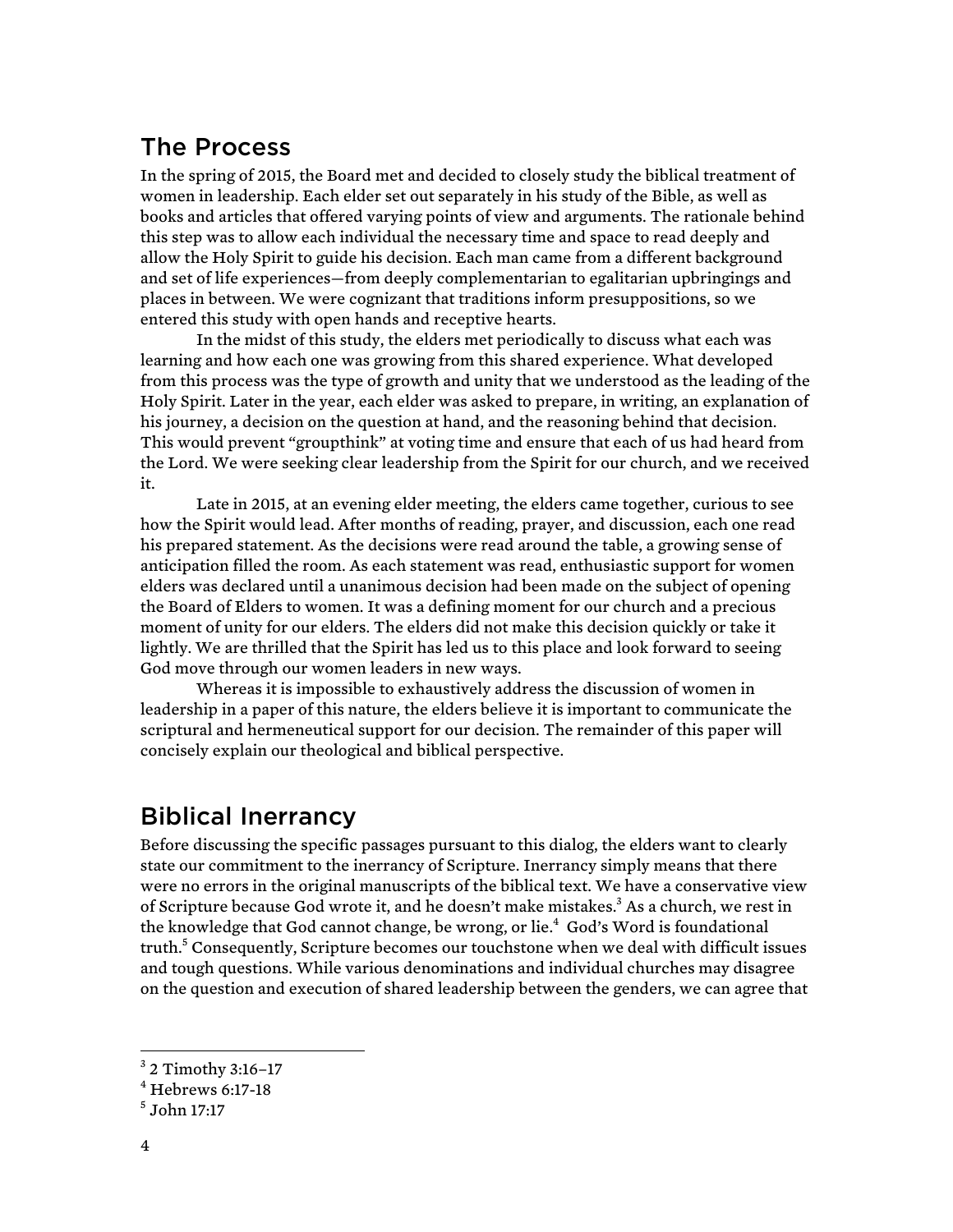God is same yesterday, today, and tomorrow and that his Word will indelibly remain forever.

In his book on views about the millennium, Darrell Bock said this about biblical approaches to women in leadership:

*[T]he women's debate centers not just on individual texts, but on how various kinds of texts relate to each other. That is, the Scripture has texts that affirm the rights of women in an unqualified way, along with texts that describe them as engaged in various practices, but it also has passages that affirm restriction of practice. The crucial question becomes which passages control the discussion: the passages where no limits seem to be expressed or those that do. Different sides take different positions based on whether they regard the nonrestrictive texts to be more fundamental to determining the view or the restrictive texts."*<sup>6</sup>

The elders came to the conclusion that the texts that affirm the rights of women in unqualified ways control the discussion. Starting with a clear understanding of this dawning called the New Covenant, moving to the biblical view of women in general, then studying the passages specific to women in leadership, before addressing the specific passages on this question, allowed us to keep the larger picture in mind as we grappled with specific passages.

We do not claim that this discussion is cut-and-dried. The fact that brilliant, Spiritfilled scholars committed to the inerrancy of Scripture land on both sides of this question points to the complexity of the challenge. So we will respect anyone who disagrees with us. We do believe, however, that the discussion of women in leadership is a secondary doctrinal issue. *Primary issues* deal with the essentials of the faith: Scripture, the Trinity, the unique roles of the Father, Son, and Spirit, and God's plan of salvation through Christ. Scripture is categorically clear on these issues. But there are issues that are not emphatically clear and that lend themselves to robust discussion and debate. The doctrinal positions concerning the end times, the spiritual gift of tongues, modes of baptism, particulars about the Lord's Supper, and women in ministry would be examples of this category. Our conviction for years at Bent Tree has been:

> *In essentials, unity. In nonessentials, liberty. In everything, love.*

The purpose of this paper is not to champion an agenda or even advance the debate. The purpose of this paper is to examine the question for Bent Tree through the lens of the New Covenant and decide how best to continue the mission of Bent Tree—to be used by God as he transforms people into disciples of Jesus Christ, here and around the world—based on that examination.

 <sup>6</sup> *Three Views on the Millennium and Beyond,* Darrell L. Bock, General Editor, Zondervan Publishing House, Grand Rapids Michigan, 1999, p. 280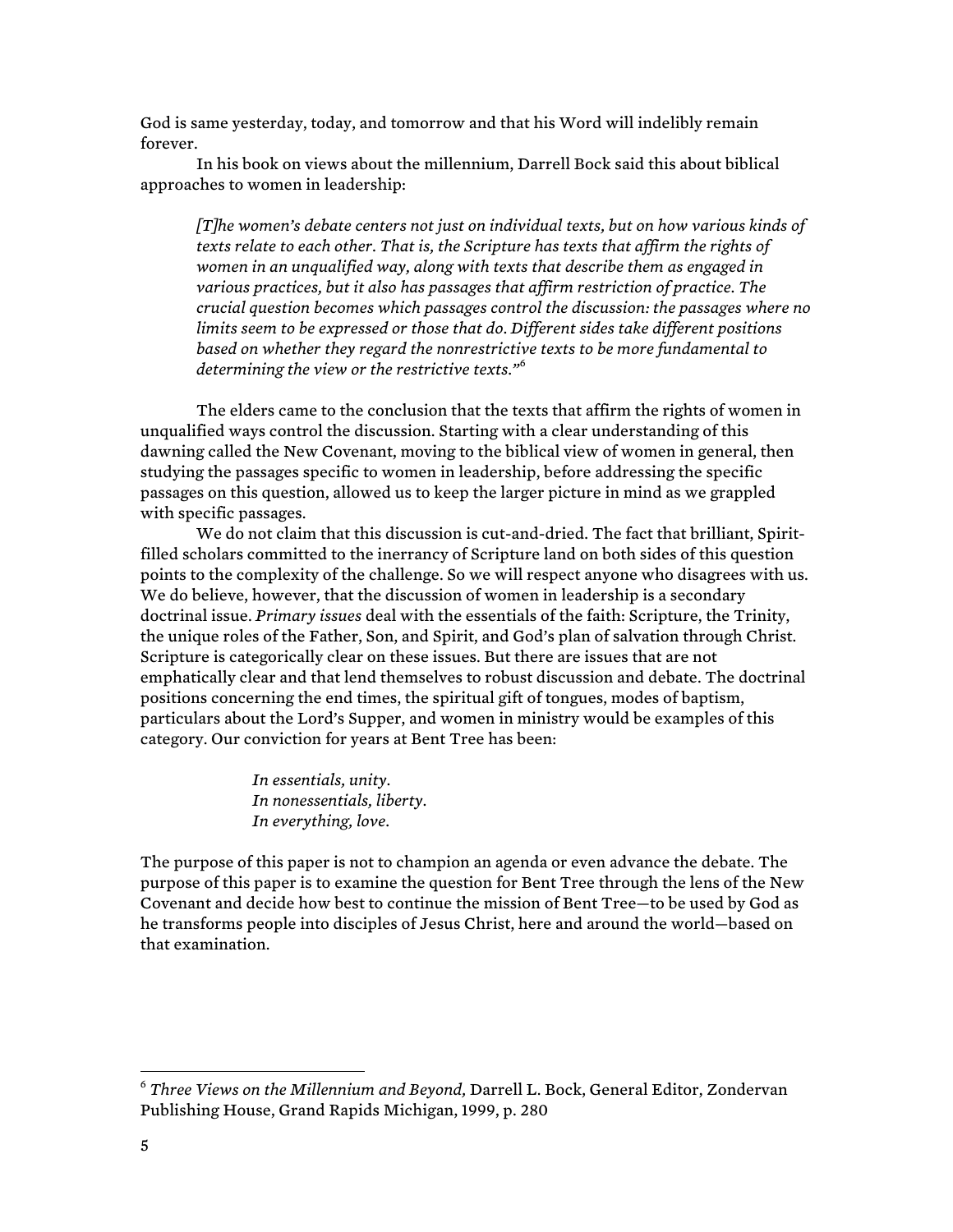# The New Covenant

The New Covenant is the context in which we live. It is inaugurated and realized in the person of Jesus Christ. Jesus made peace for us with God through his blood on the cross, reconciling us, presenting us before his Father as holy, blameless, and beyond reproach.<sup>7</sup> He took us to the cross with him, and our old self was crucified and buried with him. Then, when Jesus rose from the dead, he made it possible for us to live a new life. In the moment we trust Jesus for salvation, all of this work at the cross is applied to us, and we are raised to new life, to live in the realities of the New Covenant.<sup>8</sup> Living in union with Christ and responding to the indwelling Spirit is the substance of the New Covenant. As each new day begins, we wake up as New Covenant believers, living out the blessings of this new Life in Christ.

# How the New Covenant Changes Our View of Women

The New Covenant brought new attitudes and customs concerning the intrinsic value and beneficial involvement of all ethnicities, socio-economic levels, and specifically, for our discussion, women. Like everything else in the New Covenant, this centers around Jesus.

In Jesus's day the prevailing cultural attitudes toward women were appalling. One well-known ancient text, Sirach 25:19-26, demonstrates these attitudes:

 *There is hardly an evil like that in a woman; may she fall to the lot of the sinner! Like a sandy hill to aged feet is a garrulous wife to a quiet husband. Do not be enticed by a woman's beauty, or be greedy for her wealth. Harsh is the slavery and great the shame when a wife supports her husband. Depressed mind, gloomy face, and a wounded heart—a wicked woman. Drooping hands and quaking knees, any wife who does not make her husband happy. With a woman sin had a beginning, and because of her we all die. Allow water no outlet, and no boldness of speech to a wicked woman. If she does not go along as you direct, cut her away from you.*

The testimony of a woman was disregarded.<sup>9</sup> And yet Jesus told a parable about a widow beseeching an unrighteous judge for relief, $10$  and women were chosen to be the first witnesses of the resurrection of Jesus.<sup>11</sup> Men were not even permitted to speak to women in public. And yet Jesus spoke truth publicly to the woman at the well in Samaria.<sup>12</sup> Jesus had women in his traveling group, and his treatment, approval, and recognition of women were nothing less than culturally radical. So the night Jesus treated Mary as a disciple, allowing her to learn at his feet, was a watershed moment for women and a strong message to the church.<sup>13</sup>

 $^7$  Colossians 1:19-22<br> $^8$  Romans 6:1-10

<sup>9</sup> Mishna: Rosh Hashanah 1:8

 $10$  Luke 18:1-8

 $11$  John 20; Matthew 28; Mark 16

 $12$  John 4:1-42

 $^{13}$  Luke 10:38-41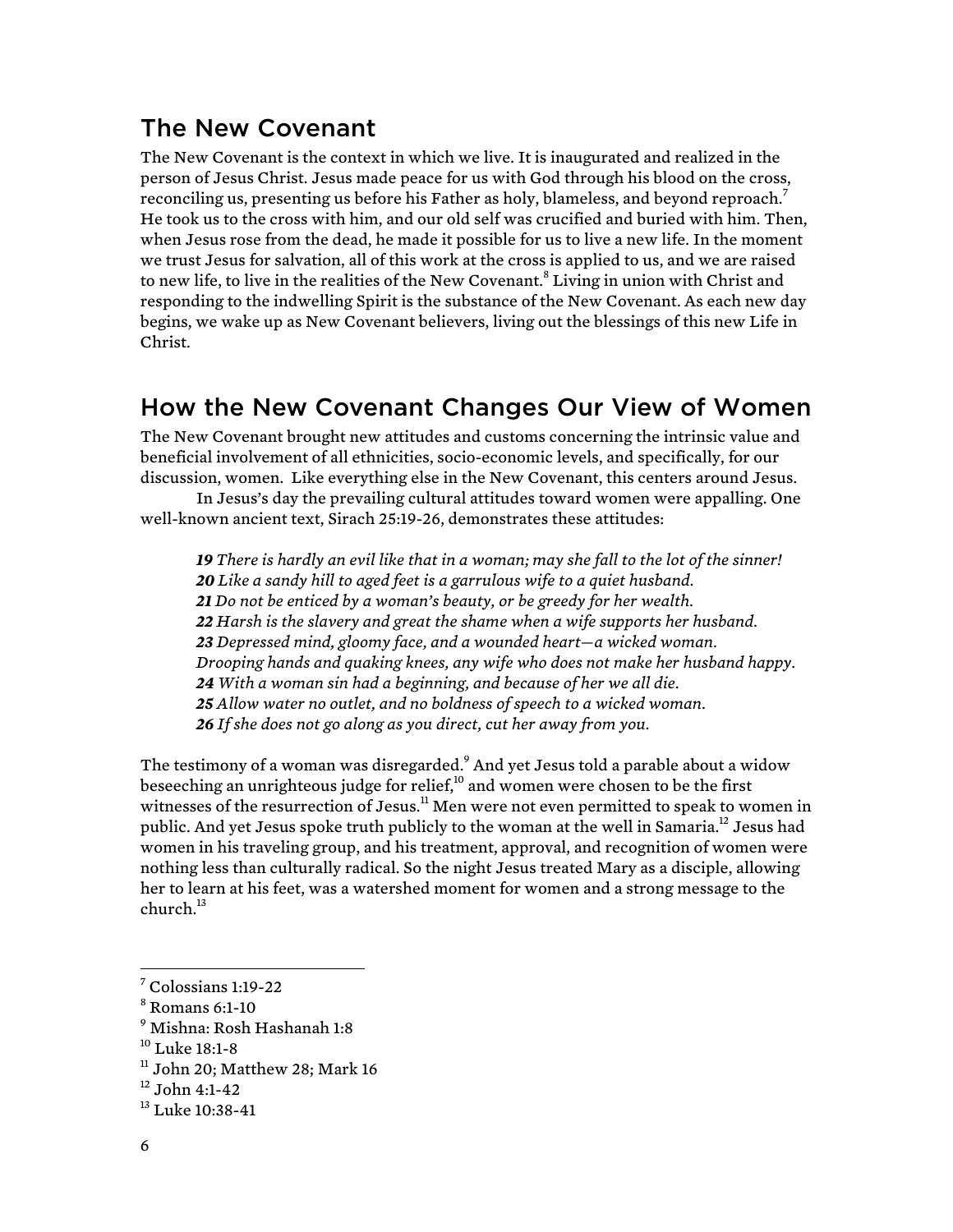As New Covenant believers who know that we entered into a new reality at the cross, we elders wondered how this New Covenant impacts our view of women in ministry. Enjoying the freedom of the New Covenant that arrived at Christ's death and exploded in panorama with his resurrection, we constantly appraise the things to which we are *no longer* subject and discard them as we cling to Christ and Christ alone.

In the Old Testament, we find the words "*no longer*" repeatedly in the context of God's change of direction or the declaration of a new day. God tells Abraham that his name shall *no longer* be Abram, since he would become a father of many nations.<sup>14</sup> God tells Israel that his name shall *no longer* be Jacob, since he strived with God and prevailed.<sup>15</sup> When his mother could hide Moses *no longer*, she placed him in a basket by the Nile.<sup>16</sup> God directed Nehemiah to rebuild the wall so that his people would *no longer* be a reproach.<sup>17</sup>

The phrase is used in the same way in the New Testament. Jesus tells his disciples that the world will *no longer* see him, but that his disciples will see him, giving them life also because he lives.18 His voice tells us that what God has cleansed, *no longer* consider unholy.<sup>19</sup> We find in Jesus that we are *no longer* slaves to sin, but have been freed from it.<sup>20</sup> We are further reassured that we went to the cross with Jesus, hung there with him, and *no longer* live, but it is Christ who lives in us.<sup>21</sup> We learn that, now that faith has come, we are *no longer* under the law's tutelage.<sup>22</sup> We are *no longer* slaves, but adopted as sons.<sup>23</sup> We are *no longer* strangers and aliens, but made citizens and saints.<sup>24</sup>

Most importantly, however, we learn that the finish line and the grand banquet of the Christian faith is a place where there is *no longer* mourning, crying, pain, or death. Why? Because Christ is making all things new. $25$ 

These New Covenant "*no longers*" are radical. So, in keeping with this newness, could it be that social distinctions and restrictions are *no longer* a part of the church, even if they once ruled the cultures and religious institutions of old? Specifically, is there hope in the New Covenant that women could be equal to men in every way, *no longer* powerless and considered to be secondary? Paul answers this question with an emphatic "yes" in Galatians 3:26-28:

*For you are all sons of God through faith in Christ Jesus. For all of you who were baptized into Christ have clothed yourselves with Christ. There is neither Jew nor Greek, there is neither slave nor free man, there is neither male nor female; for you are all one in Christ Jesus. 26*

- $16$  Exodus 2:3
- $^{17}$  Nehemiah 2:17<br> $^{18}$  John 16:16
- 
- 
- <sup>19</sup> Acts 10:15<br><sup>20</sup> Romans 6:5-7<br><sup>21</sup> Galatians 2:20<br><sup>22</sup> Galatians 3:25<br><sup>23</sup> Galatians 4:7<br><sup>24</sup> Ephesians 2:19
- 
- 
- 
- 
- $25$  Revelation 21:3-5

 $14$  Genesis 17:5

<sup>&</sup>lt;sup>15</sup> Genesis 32:28

<sup>26</sup> Galatians 3:26–28, NASB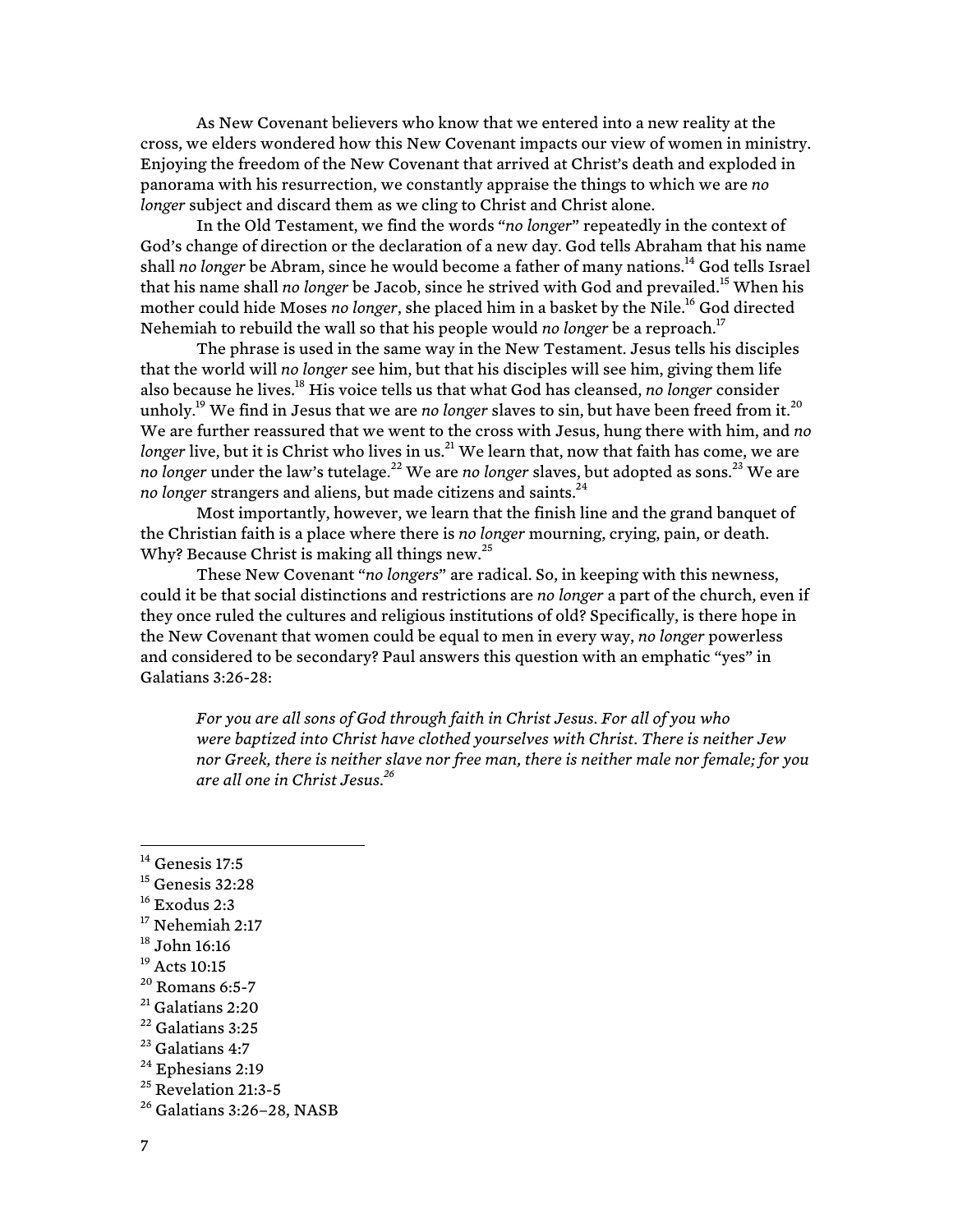The obvious question here is this: Why was this attitude toward slaves, Gentiles, and women not clearly pronounced from the days before the cross? The people of God were living in a fallen world with ingrained cultural mores that required a delicate progression toward freedom. If Jesus had preached "free all the slaves," the Romans would had snuffed him out, and he would have gone down in history as a martyr for civil rights, muddying the water of his mission. But Jesus and the apostles carefully started moving the discussion toward liberty as they slowly, almost methodically, introduced new freedoms.

In Ephesians 2, Paul argues that Christ has destroyed the "dividing wall" between Jew and Gentile. This would have been a powerful metaphor for anyone living in Jerusalem, since there was a literal wall at the temple that kept Gentiles out of the temple proper. But there was also a physical dividing wall between men and women in the temple. Walls divided the temple between the Court of the Gentiles and the Court of the Women, where Jewish men and women could both enter, but a Gentile could not. The Court of the Women was as far as women could go into the temple; Jewish men alone could go farther. Jesus began destroying that dividing wall between man and woman in life through personal contact and completed it in death through the blood of the New Covenant, as described by the radical statement in Galatians 3.

### The Indwelling Christ

How does the amazing truth that Jesus indwells all believers impact this discussion? If it is true that he indwells both men and women, and if it is true that any ministry of eternal value is ministry accomplished by Jesus "doing it through us," isn't the Jesus who lives in female believers equal in weight and authority to the Jesus who lives in male believers such that they can both serve in leadership roles? In John 15, Jesus taught us how ministry fruit would be produced in his new indwelling reality. Specifically, it is *no longer* us doing ministry, but Christ through us:

*Abide in me, and I in you. As the branch cannot bear fruit of itself unless it abides in the vine, so neither can you unless you abide in me. I am the vine, you are the branches; he who abides in me and I in him, he bears much fruit, for apart from me you can do nothing.<sup>27</sup>*

Reading the New Testament, one will discover men and women through whom Jesus produced fruit. He does not discriminate between male and female branches. We believe that Christ does his fruit-producing work, including leadership in his church, through people of all races and every social status, through both genders and all ages. In firstcentury Jerusalem, one had to be an older, Jewish man to be in leadership. *No longer*. Now, anyone indwelled by the Spirit of Christ and gifted to lead is free—and called—to do so.

 <sup>27</sup> John 15:4-5, NASB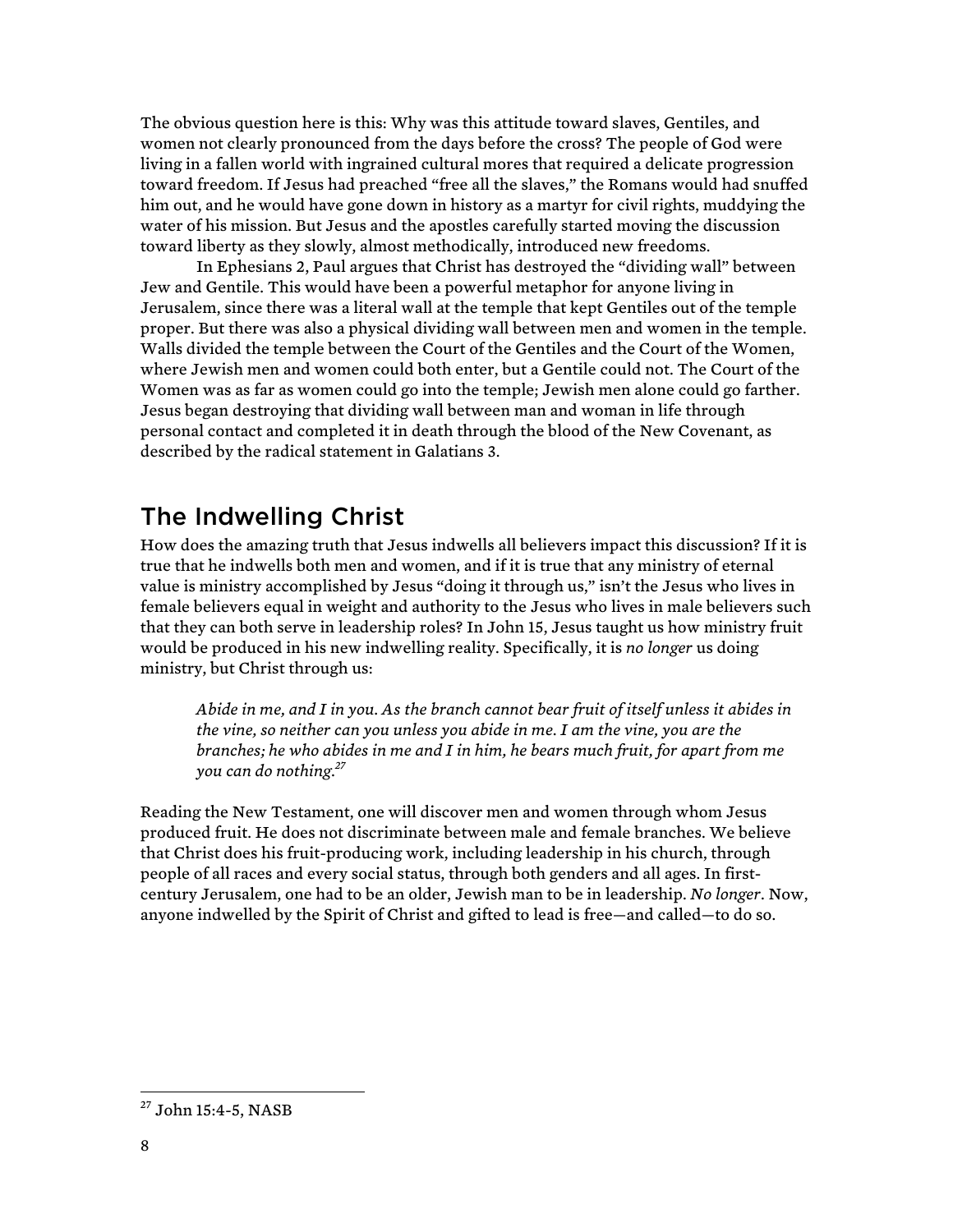# Five Overarching Biblical Principles

With the freedom and life of the New Covenant in mind and Scripture in hand, we discovered some timeless truths that informed our decision to invite women to the elder circle.

### *1. The New Covenant restores God's Creation intent that men and women operate collaboratively in ministry.*

In the Garden, God designed man to work in conjunction with woman, arm in arm, in mutuality, partnership and servanthood in obedience to him.<sup>28</sup> He intended for men and women to work cooperatively.<sup>29</sup> This beautiful partnership was destroyed at the Fall, and competition for power replaced it.30 In Genesis 3:16, God says to Eve, "Your desire will be for your husband, and he will rule over you." The word "desire" can mean sexual desire or desire to rule over. In Genesis 4:7, the only other time Moses uses the word in Genesis, "sin" is personified as crouching at the door "desiring" (same word) Cain in order to devour him. Obviously, this is not sexual desire, but a desire to control for one's own purpose. For the first time in their lives, Adam and Eve were tempted to rule or have mastery over one another, and the result was disastrous.

This power struggle has been a part of humankind since the very beginning. But the effects associated with sin and broken trust were not designed to be permanent.<sup>31</sup> In fact, Christ came to reverse the relational impacts of the Fall and restore us to intimate union with God and communion with one another. In Christ, healing of the fractured partnership relationship is offered. The sexes are not independent of one another, physically or spiritually.<sup>32</sup> The same God works all things and all ministries in all persons, and the Holy Spirit manifests himself through people of both genders.<sup>33</sup> God wishes explicitly that there be no division. $^{34}$  We, as members of the body, are to rejoice at the honor received by any member of the body, without regard to gender.<sup>35</sup> The praise Paul freely dispensed in the New Testament to women like Lydia, Phoebe, Priscilla, Euodia, and Syntyche (among others) points to a partnership between both genders permeating the early church.

### *2. In Christ, we are to boldly reflect the redemptive movement of the gospel away from the effects of the Fall.*

In his excellent book *Slaves, Women and Homosexuals,* Dr. William Webb discusses redemptive movement in Scripture. He explains that Christ is moving his people from the ravages of the Fall to life in his Kingdom. This process is progressive. Webb uses three great social issues as case studies for serious Bible students who want to discern how to apply Scripture to modern problems. He explains the X- Y - Z principle:

<sup>31</sup> Genesis 3:15

 <sup>28</sup> Genesis 1:26-27

 $^{29}$  Genesis 2:18<br> $^{30}$  Genesis 3:16

 $\frac{32}{31}$  I Corinthians 11:11-12<br> $\frac{33}{11}$  I Corinthians 12: 25

<sup>&</sup>lt;sup>35</sup> I Corinthians 12:26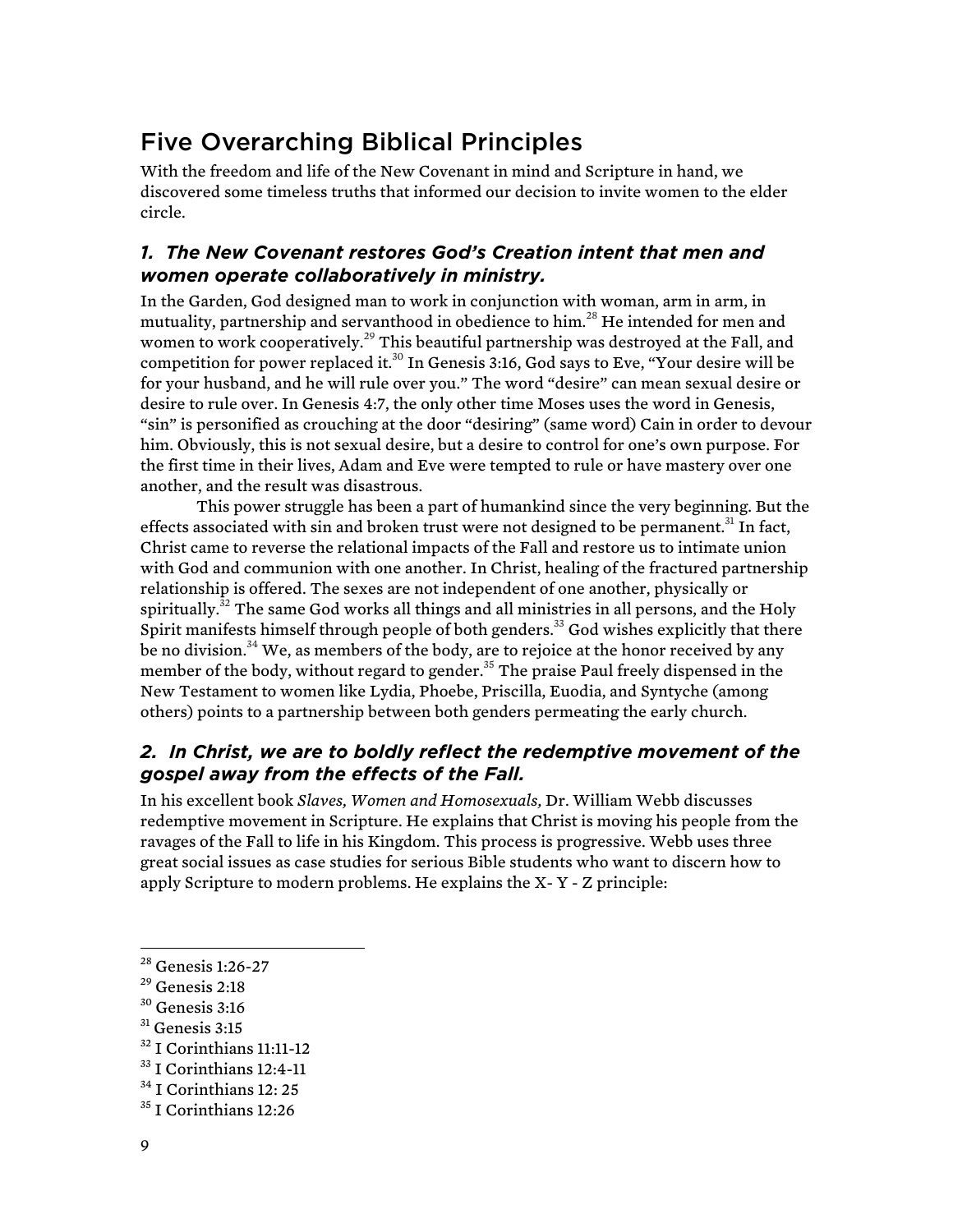$X =$  the original cultural context  $-$  at the time a section of the Bible was written **Y** = the words in the Bible **Our culture**—where we are now **Z** = The ultimate ethic— where we are heading

It is helpful to think of a line passing from X to Z, from left to right. Like this.

 $X \longrightarrow Y \longrightarrow Now \longrightarrow Z$ 

In the cases of slavery and women, Webb shows that, through the chronological history of the Scriptures, the redemptive movement is from restriction to freedom (an arc moving upwards, signifying increased freedom, from left to right). As far as homosexuality is concerned, however, the Scripture consistently, from the first page to the last, presents homosexual activity as sinful and outside God's will (a straight line moving from left to right).

Webb's argument is that we are to be used by God to keep redemptive movement of Scripture (Y) moving toward the ultimate ethic (Z). Whereas homosexuality will always be considered a sinful activity, slaves and women experience a transformed reality. Using slavery as an example:

| →<br>X           |                     | $\rightarrow$ | <b>Now</b>           |                |
|------------------|---------------------|---------------|----------------------|----------------|
| Original culture | <b>Bible</b>        | Our culture   |                      | Ultimate Ethic |
| Slavery with     | Slavery with better |               | Slavery eliminated   | Harmony,       |
| many abuses      | conditions and      |               | Working on improving | equality,      |
|                  | fewer abuses        | civil rights  |                      | respect        |

William Wilberforce did not allow the passages in Scripture concerning the appropriate way to treat slaves to convince him that slavery was God's desire. He saw God's ultimate kingdom value of equality and was used by God to keep the redemptive movement advancing toward expression of the ultimate ethic. In the same way, the upward arc concerning views of women in Scripture from the days after the Fall through the glories of the New Covenant are profound.

| $\mathbf{x}$                                                 |                                                                                                      | <b>Now</b>                                                          |                                                                           |
|--------------------------------------------------------------|------------------------------------------------------------------------------------------------------|---------------------------------------------------------------------|---------------------------------------------------------------------------|
| Original culture<br>Strong patriarchy<br>with many<br>abuses | Bible<br>Moderated<br>patriarchy with<br>fewer abuses<br>and new freedoms<br>for women<br>introduced | Our culture<br>Improved status<br>for women,<br>secular opportunity | Ultimate ethic<br>Mutuality,<br>partnership,<br>servanthood <sup>36</sup> |

As we read the Bible, we see redemptive *movement* away from the relational manifestations of that original sin. We see *movement* away from repeated sacrifice to the single, overcoming atonement of Jesus's death. We see *movement* toward freedom for slaves. We see *movement* from beginning to end toward liberty, love, and care for women.

 <sup>36</sup> *Slaves, Women and Homosexuals: Exploring the Hermeneutics of Cultural Analysis*, William J. Webb, Intervarsity Press, Downers Grove, Illinois, 2001, p. 37–38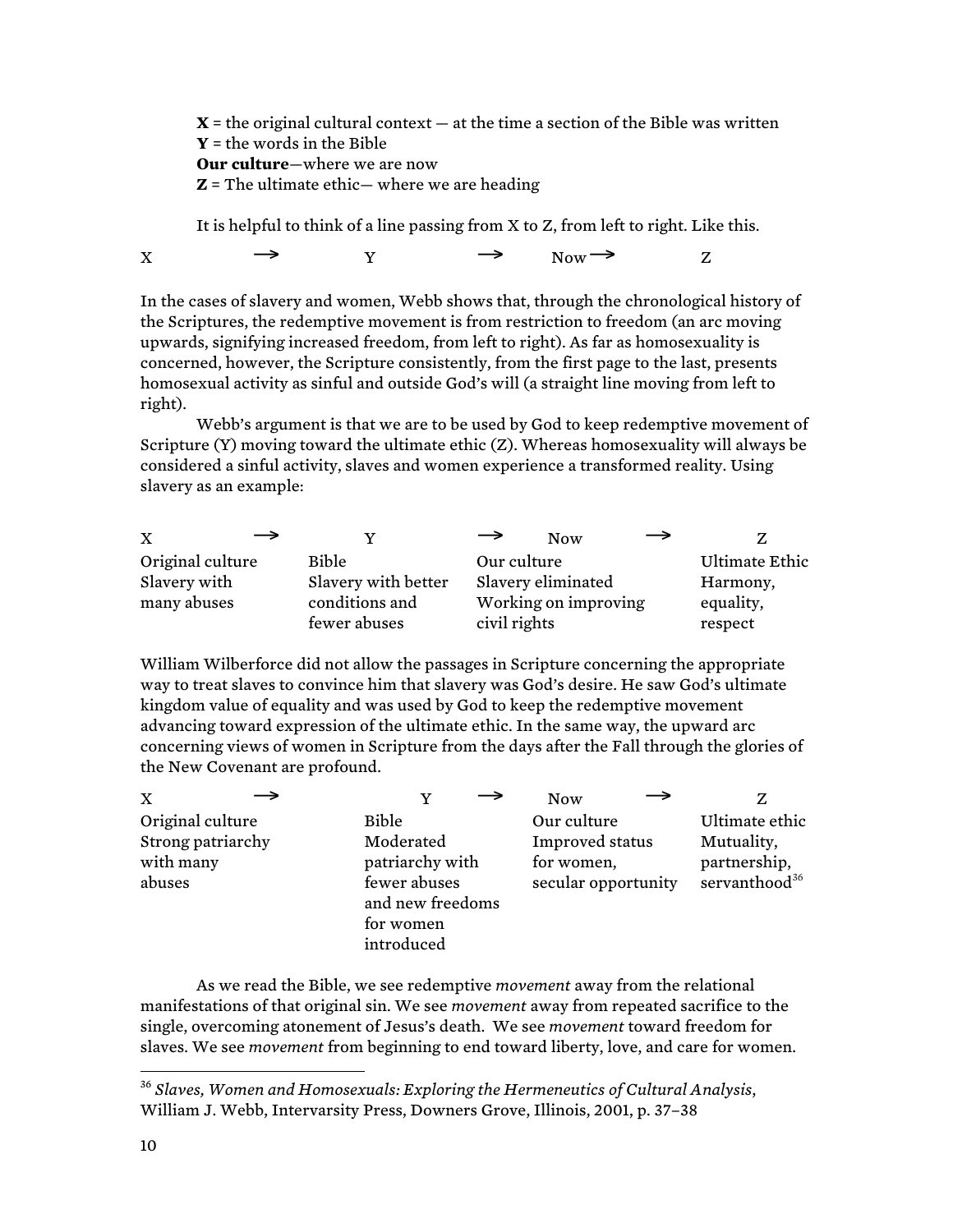We believe God is calling Bent Tree to sharpen, refine, and further implement that movement. We believe God is calling us to embrace the fullness and beauty of the grace seen in the reality of the New Covenant, as we move onward toward mutuality, partnership, and servanthood.

### *3. God champions the fruitful leadership of women in the New Covenant community in conjunction with their male counterparts.*

As the church started to grow, women were quickly introduced to leadership roles in a radical departure from the cultural expectations of the day. There is credible biblical evidence that women served in a variety of leadership roles.

#### *Apostle*

In Romans 16:7, Junia appears in scripture as a female **apostle:**

*Greet Andronicus and Junias, my fellow Jews who have been in prison with me. They are outstanding among the apostles, and they were in Christ before I was.37*

Andronicus and Junias are called "outstanding among the apostles." The word "apostle" here is not being used to designate one of the original twelve, but someone commissioned on behalf of someone else. The name "Junias" could be male or female. Interestingly, there is no record of the name Junias having appeared in any text of Romans until the  $16<sup>th</sup>$ century. Prior to that (as in the KJV), it is "Junia." It is now widely recognized among theologians that Junia is more accurate, and that Junia is feminine. The likelihood is that Paul was sending greetings to a man and a woman, both apostles, probably a husband and wife like Priscilla and Aquila, whom he had just mentioned in the same chapter.

Kenneth Bailey writes,

*The title of apostle (as applied to Junia) cannot be seen as a casual reference to an insignificant early Christian witness. With Chrysostom, the Early Fathers, Arabic and Syriac Christianity, and the Authorized Version translators, we can affirm with full confidence that Junia (feminine) was an apostle.<sup>38</sup>*

#### *Prophet*

Ephesians 2:20 affirms that the household of God is built on "the apostles and prophets." Whoever they were, these early Christian prophets occupied an important place in the New Testament church. Some of these prophets were women. In Luke 2:36, Anna speaks as a prophet.<sup>39</sup> In Acts, Paul stays in Caesarea with Philip the evangelist, whose daughters prophesied.<sup>40</sup> In 1 Corinthians 11:4-5, Paul offers advice to men and women prophets on

<sup>&</sup>lt;sup>37</sup> Romans 16:7, NIV

<sup>38</sup> "Women in the New Testament: A Middle Eastern Cultural View," *Anvil*, v. 11, n. 1, 1994, pp.

 $^{39}$  See also Acts 2:17-18; Acts 21:9; 1 Corinthians 11:5<br> $^{40}$  Acts 21:9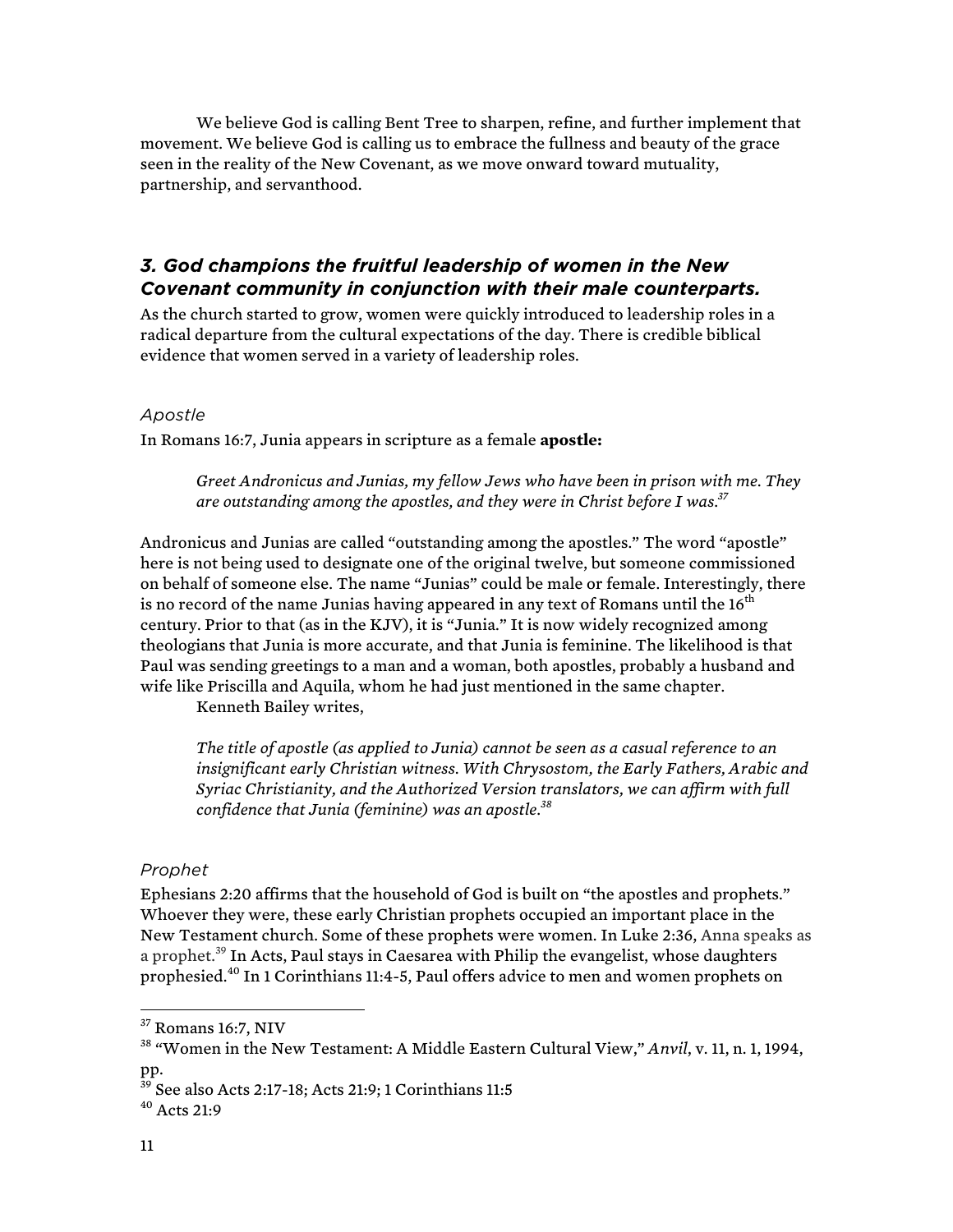head-covering *while prophesying*. However we interpret this text, it is clear that both men and women were praying and prophesying. Praying could refer to private devotions. Prophesying, however, is necessarily an act of public proclamation. And of course, Peter's impassioned speech on the church's birthday centered on this Holy Spirit activity emanating from both men and women.<sup>41</sup>

#### *Deacon*

Women also held the office of deacon. Two texts are relevant here: In Romans 16:1-2, Paul writes, *"I commend to you our sister Phoebe, who is a servant of the church which is at Cenchrea." <sup>42</sup>* Phoebe is called a servant, which is an interesting translation of the word elsewhere translated "deacon" *(diakonos)* **not** a deaconess. Most likely this masculine ending is used because Phoebe was fulfilling the clearly defined ministry of deacon that was equal to the male deacons. Interestingly, in 1 Timothy 4:6 *diakonos* is applied to Timothy himself in a context where it is usually translated "minister." Paul refers to himself and to Apollos as *diakonoi* in 1 Corinthians 3:5. A first century deacon therefore could also have been a "minister of the gospel."

In 1 Timothy 3:8-11 qualifications, first for "deacons" and second for "the women," appear. The two lists exhibit striking parallels:

*Deacons likewise must be men of dignity, not double-tongued, or addicted to much wine or fond of sordid gain, but holding to the mystery of the faith with a clear conscience. These men must also first be tested; then let them serve as deacons if they are beyond reproach. Women must likewise be dignified, not malicious gossips, but temperate, faithful in all things.<sup>43</sup>*

The Greek word for "**women**" is sometimes translated *"their wives"* but the natural translation is preserved in the New American Standard Bible. It's likely meaning in context is "**the women deacons**." These women should be seen as engaged in activities directly related to the church in the same way as the men. Incidentally, deacons who are appointed in Acts 6 appear in Acts 7 and 8 as *preachers* of the word (cf. Stephen and Philip) and we have early church evidence that women existed in the role of deacon in the church at least up until the third century.

#### *Teacher*

Women were also found teaching, and even instructing men in the New Covenant community. Acts 18:24-28 describes "Priscilla and Aquila" as taking Apollos aside in Ephesus and "they explained to him the way of God more adequately." It uses the plural "they," showing that Priscilla is as involved as Aquila in the exercise of teaching. The fact that Priscilla's name appears before her husband's leads many to believe that she was the more prominent teacher, as men's names almost always preceded their wives' names in ancient Roman culture. This bears witness to the fact that in the early church, a woman (Priscilla) teaches a man (Apollos).

 $^{41}$  Acts 2<br> $^{42}$  Romans 16:1

 $43$  1 Timothy 3:8-11, NASB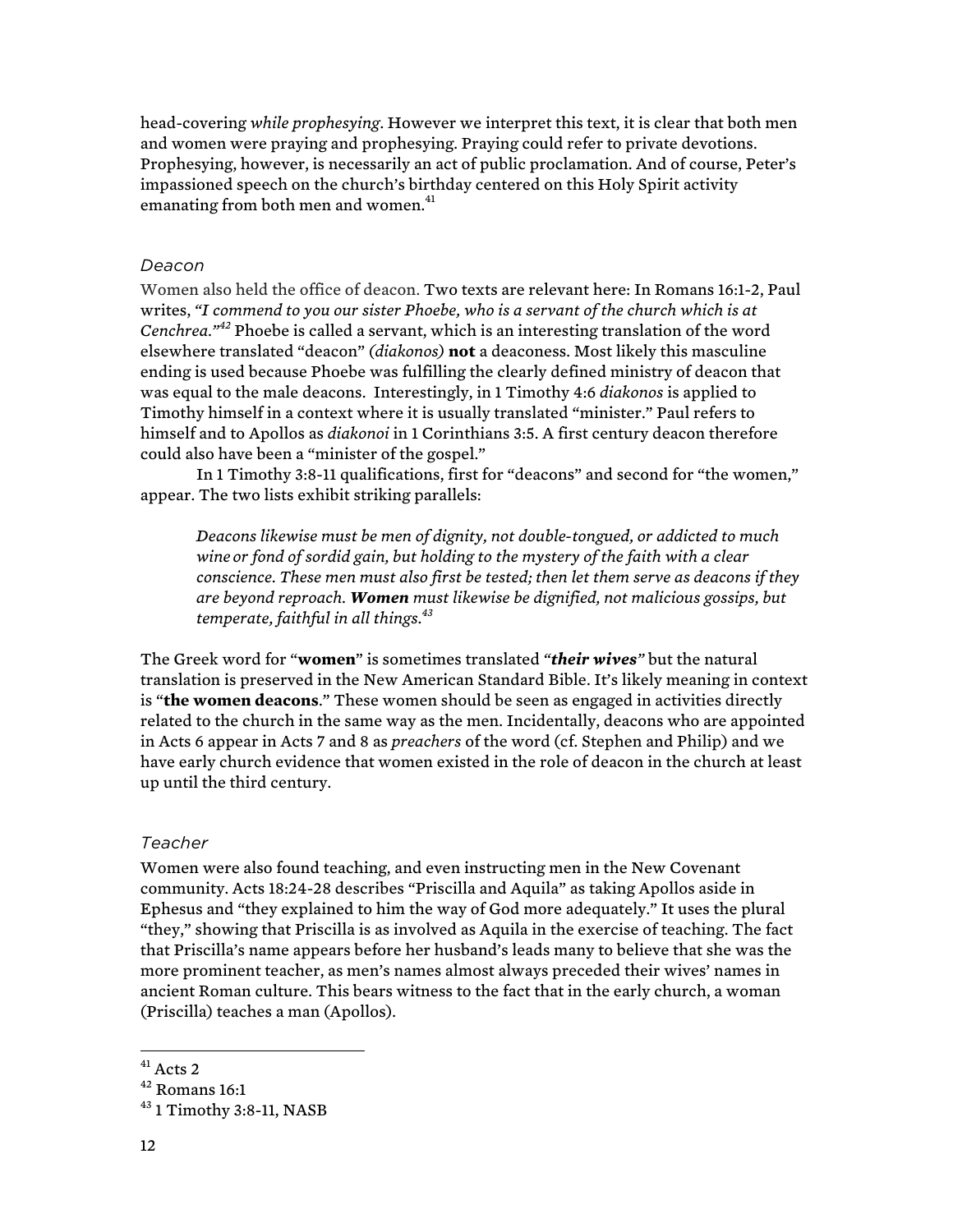#### *Church planter*

Although church planter is not an official leadership positon in the early church, it is one that carries enormous responsibility. When Paul was in Philippi his first convert was a business woman named Lydia. After she responded to the gospel, she led her entire household to be baptized. She must have had quite a large home, because later in the story Paul visits the fledging church at Lydia's house.<sup>44</sup>

#### *Elder*

But you might be asking, "Is there any reason to think that women held the role of elder in the early church?" Although the culture would have frowned upon women holding leadership roles, the possibility of women elders is seen in 1 Timothy 5:1-2:

*Do not sharply rebuke an older man, but rather appeal to him as a father, to the younger men as brothers, the older women as mothers, and the younger women as sisters, in all purity.45*

This text is open to two interpretations:

The first is the interpretation that comes from the translations which say an 'older man' and 'older women' (e.g. NASB, NIV). The idea from that interpretation is that these are instructions given generally to all older men and older women in the church. This translation, however, is built on the assumption that chapter 5 opens a new subject and is unconnected to chapter 4.

The second interpretation is to recognize that at the end of chapter 4, there is specific reference to the 'body of elders' who laid hands on Timothy.<sup>46</sup> This body of elders was composed of the *presbuteroi*, (i.e. the elders). In 5:1-2 (remember that chapter divisions were not inserted by Paul), the same word appears twice, first as a masculine singular (*presbutero*) and then as a feminine plural (*presbuteras*). These two words are usually translated as 'older man' and 'older women.' Support for this translation is found in the fact that 'young men' and 'young women' are also mentioned in the text, making it easy to see age references as the primary theme of the verse. But it is also possible to argue that the entire passage from 1 Timothy 4:6 to 5:22 is addressing leadership and ministry in the church. If that is the case, and admittedly this is the minority opinion among scholars, then the familiar translation of 'older women' is actually meaning 'women elders' as 'older men' means 'male elders.'

#### *Summary*

Scripture *clearly supports* women in the New Covenant community being teachers, prophets, and deacons. There is also *possibility* of female elders and the *almost certainty* of a female apostle. All of this is in a culture where women were not equal to men in society at large, but certainly not in the Jewish synagogue from which so much of the early church

 <sup>44</sup> Acts 16:40

<sup>45</sup> 1 Timothy 5:1-2, NASB

 $46$  I Timothy 4:14.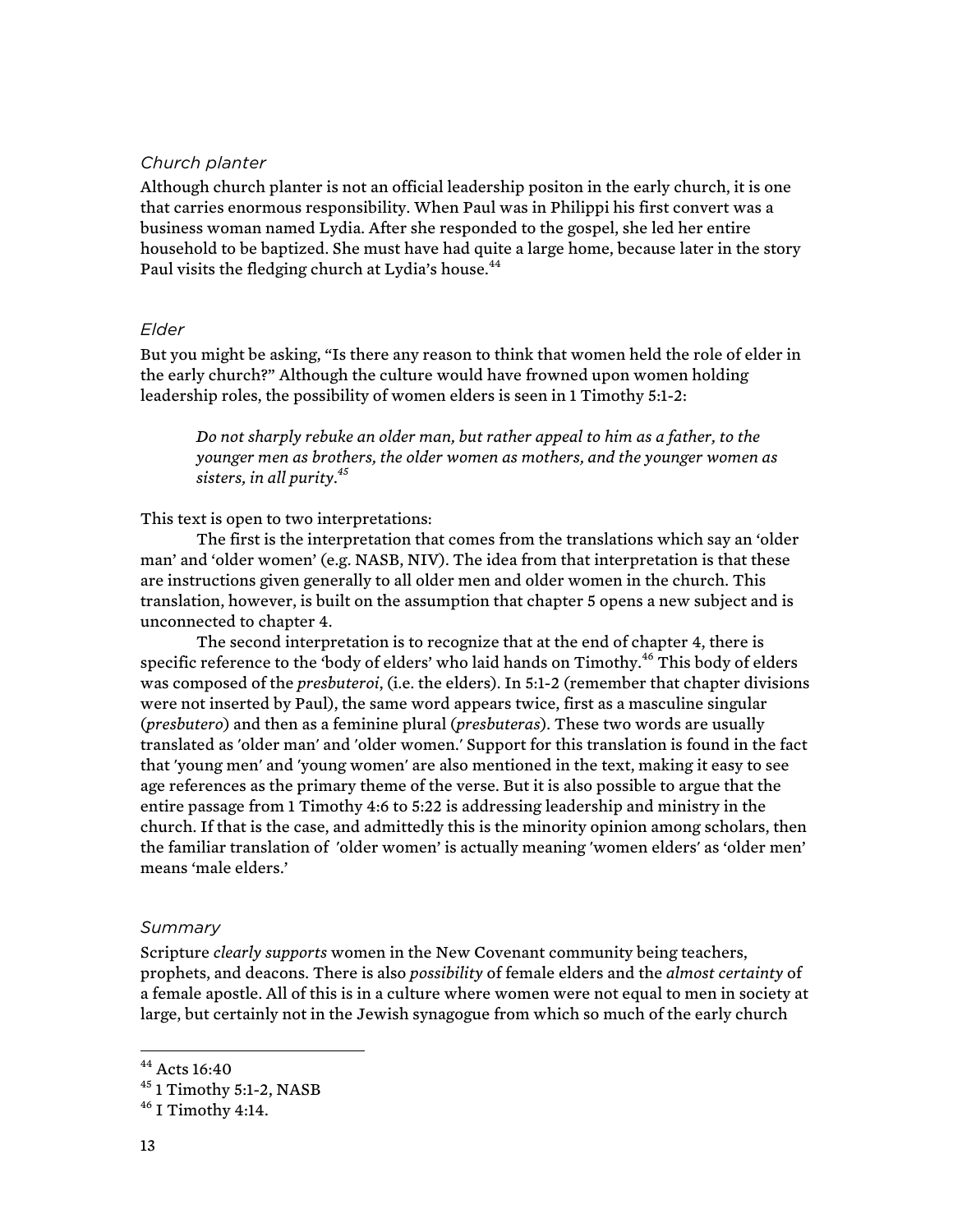took its form. As the fledgling New Covenant community found its way in the world, it is staggering to see the countercultural treatment of women within her ranks. The redemptive movement was in full gear!

#### *4. There is no favoritism in the New Covenant community.*

Peter, Paul, and James teach that, at the cross, we are equal—all ethnicities, every socioeconomic status, and both genders.

*For God does not show favoritism. <sup>47</sup>*

*My brothers and sisters, believers in our glorious Lord Jesus Christ must not show favoritism. <sup>48</sup>*

*Then Peter began to speak: "I now realize how true it is that God does not show favoritism. 49*

We cannot simultaneously affirm God's rejection of favoritism within the New Covenant community and affirm the notion of supra-cultural and preordained gender roles in ministry. To say that God is partial to male elders is to say, "There is no partiality with God, except when there is." We reject this analysis. We really are equal at the cross, and God's impartiality so pervades the gospel that we are forced to reject any notion of functional favoritism among the genders. $50$ 

### *5. Love is the answer.*

Love is the answer the Holy Spirit provided through Paul to the division wrought over worship service disunity.<sup>51</sup> We believe a tangible way to love all of our brothers and sisters in Christ is to encourage leaders of both genders and all races to allow Jesus to lead through them in any and every respect. Without deep expressions of love for one another as believers, through the laying down of power and the relinquishment of the church's leadership to both genders, the roles become dissonant and irrelevant. We believe that sharing leadership with our sisters in Christ is an expression of God's love and grace.

In his foreword to Jackie Roese's book *Lime Green*, Dr. Scot McKnight wrote,

*Those in power perpetuate themselves. This is the way things have been, the way things are and the way things will be, unless those in power, put down their power to empower those not in power."<sup>52</sup>*

 $47$  Romans 2:11, NIV

 $^{48}$  James 2:1, NIV

 $49$  Acts 10:34, NIV

<sup>50</sup> Romans 2:11; Ephesians 6:9; Colossians 3:25; James 2:1; James 2:8-9; 1 Timothy 5: 21; Acts 10:34.

<sup>&</sup>lt;sup>51</sup> 1 Corinthians 13

<sup>52</sup> *Lime Green: Reshaping Our View of Women in the Church*, Jackie Roese, His Publishing Group, Dallas, Texas, 2015, p. xi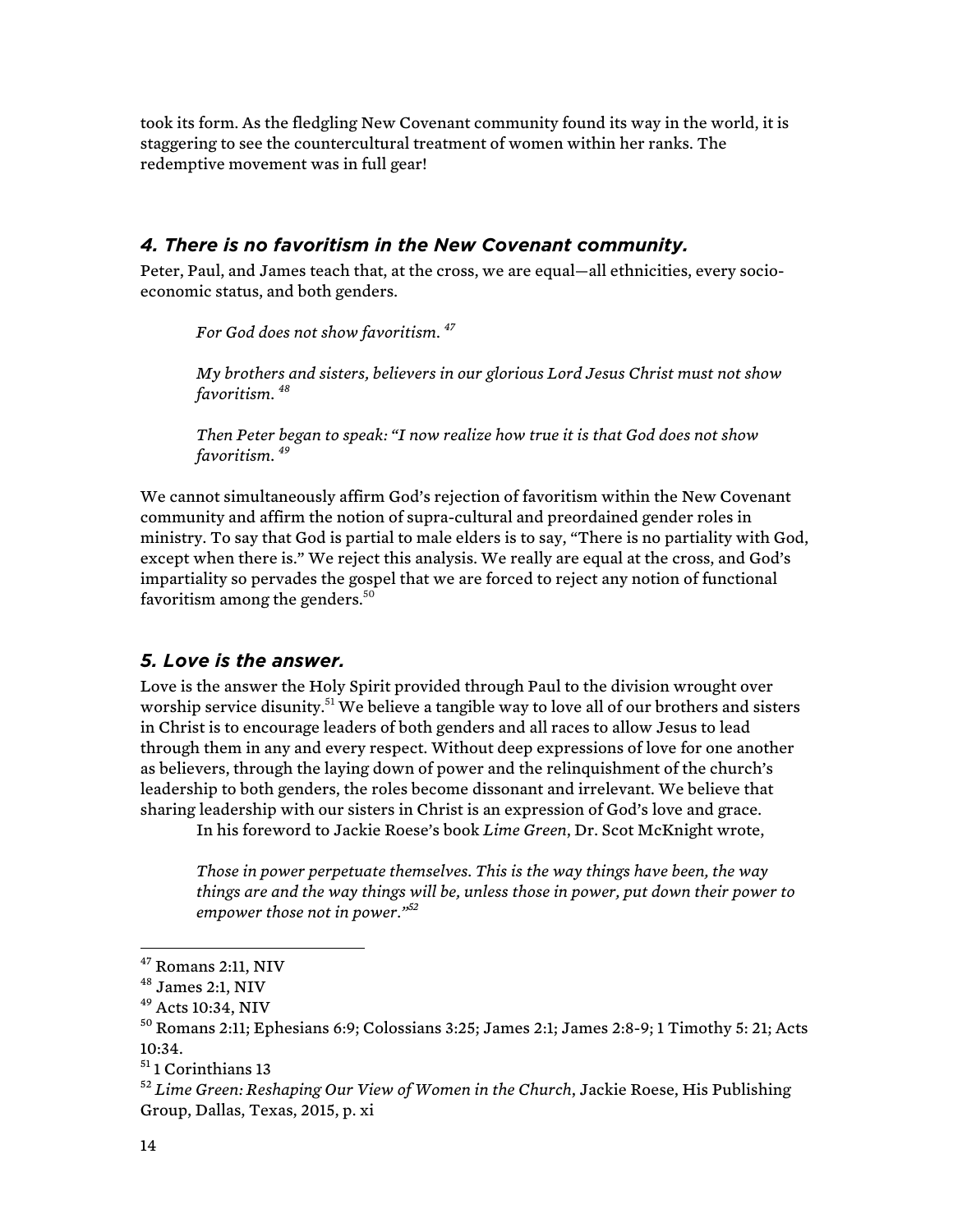In other words, unless leaders share leadership with those previously considered ineligible, groups suffer and individual potential goes unrealized. This is true on playgrounds, high school theater departments, businesses, Capitol Hill and, unfortunately, the church. We prefer to love our sisters by sharing leadership with them. We are convinced our church will be led more effectively and our daughters will grow up understanding that they are free to exercise their spiritual gifts in the church.

*In essentials, unity In nonessentials, liberty In everything, love*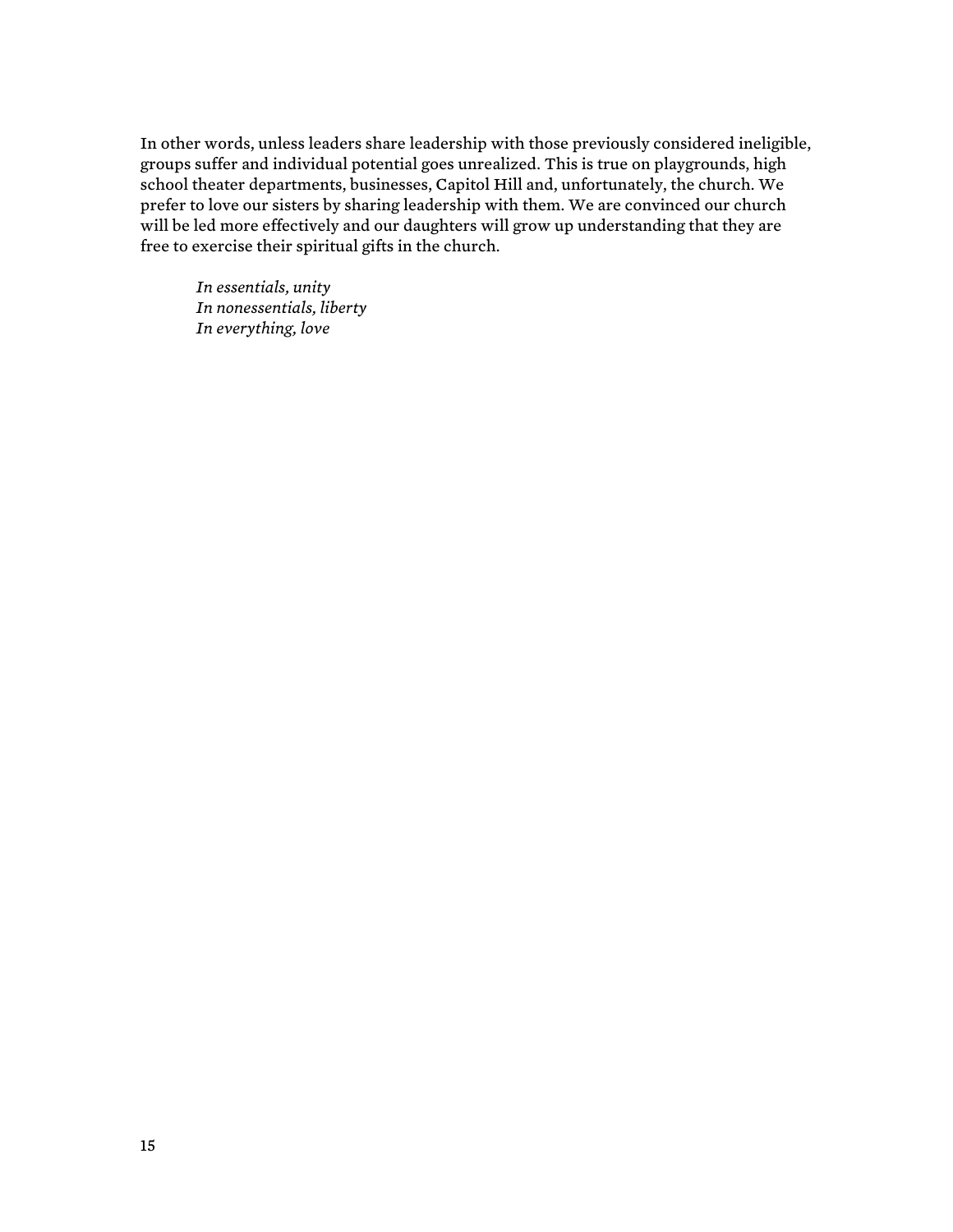# Appendix: Big Questions

Anticipating some questions you may have…

#### *It seems that the board is simply going along with the culture. Many churches have functioned without women elders, so why make a change now?*

The Christian church has almost universally placed restrictions on women's roles in the church until relatively recently. This has been based on an understanding of certain passages in the New Testament (particularly 1 Corinthians 14:34 and l Timothy 2:11–15), encouraged by the example of Jesus being male and his appointing only males to his apostolic team of twelve.

The question we must ask is whether recent changes in perspective are a result of the church being driven by the prevailing culture to become "inclusive" in disregard of Scripture, or whether there has been a genuine flaw in the common interpretation of Scripture by many Christians on this issue in the past. We don't wish to criticize previous consensus about the meaning of Scripture, but we do need to face the fact that longstanding agreements have previously proved to be fallible in several instances. For example, in the widely accepted justification for slavery by Christians in the 18<sup>th</sup> and 19<sup>th</sup> centuries, and more recently the position on the superiority of one race over another as practiced in the southern United States, Colonial Africa, and elsewhere. Neither of these issues would be acceptable today as legitimate and biblically justifiable, though both issues were fought for by some "Bible-believing Christians" for many years on the basis of their interpretation of certain parts of the Bible. The reason the issues at stake were not challenged is that this was the practice of the culture at large, so it was easy for Christians to avoid questioning them (with notable exceptions). Similarly, women have been denied equality with men as a general practice in most societies until fairly recently, so the church in the United States has never had to face this question as honestly and deeply as it is being forced to today.

#### *Explain the difference between a supra-cultural directive and a principle.*

*Supra-cultural* means that the directive is to be applied in all places at all times, irrespective of cultural norms or shifts in mores. "Do not commit adultery" would be a great example. A *principle* is an idea that can be applied in a variety of ways depending on cultural realities. A little background on the interpretation of Scripture might be helpful.

We need to read Scripture carefully, with three governing *rules of interpretation*:

- 1. Scripture is inspired by the Holy Spirit as the revelation of God's will, and therefore whatever its meaning, it must be submitted to and obeyed.
- 2. Scripture was given at a particular time in a particular cultural context. The context and culture influenced the assumptions made by the first readers and determined its *initial application*. It is important to distinguish between supra-cultural directives and principles, and for the latter we need to understand the historical context in order to learn the principles being taught.
- 3. Those principles must then be reapplied in the culture and context of the present reader. This *may well involve practical applications that differ from those in the original setting.*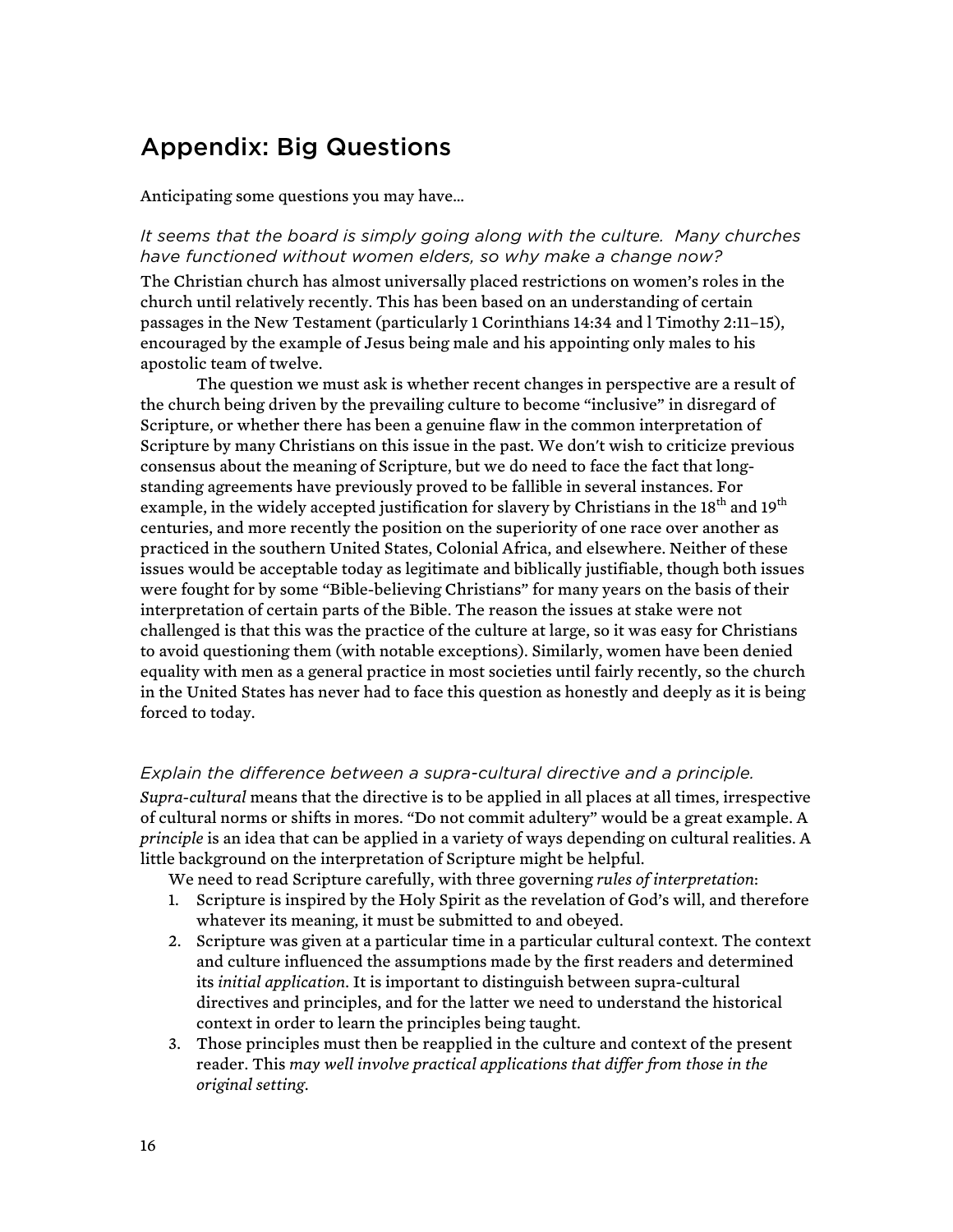For example: Jesus said to his disciples, "Now that I, your Lord and Teacher, have washed your feet, you also should wash one another's feet. I have set you an example that you must do as I have done for you." *<sup>53</sup>* Does this mean foot washing is a necessary exercise for Christians, because it was commanded by Jesus? The face value of the text would suggest so (and some Christians have sought to follow this practice). Alternatively, does the principle here have little to do with washing feet, but that we must serve one another in humility? There was nothing spiritual about foot washing, but something very practical after the dusty journey people made on foot. We don't walk great distances on dusty roads, so the principle of serving one another remains the valid command of Jesus, but not the specific action of washing one another's feet!

Similarly, the instructions Paul gave about women wearing a head covering and keeping their hair long were important in a culture where prostitutes were known by their uncovered heads (sometimes shaved). The church was enjoying the freedom of not conforming to the world, leading some to believe that women no longer needed to keep their hair long and their heads covered. Paul told them that to not do this would be misunderstood and bring shame and disgrace to their husbands.<sup>54</sup> Therefore the *actual practice* of a woman wearing a head covering does not apply in our culture, though the *principle* of not causing our freedom to be a stumbling block to the world does.

This is an important discussion, because part of the decision-making process around women elders required us to determine whether the passages that restrict women are supra-cultural directives that still apply directly to us, or if we are to find instead a principle to apply in a culturally appropriate way.

#### *But doesn't the Bible teach that men are the head of the church?*

No, actually it does not. Ephesians 5:23 tells us in no uncertain terms that *Christ is the head of the church.* We must be careful to define ministry in the church, not in terms of hierarchy and status but of service and submission.<sup>55</sup> Ultimately, the whole church functions under the authority of Jesus Christ. He is its head<sup>56</sup> and our service is to be done "in the name of the Lord Jesus"<sup>57</sup> (which means, *under his authority, on his initiative, and by his power)*. To discuss roles within the church, whether male or female, therefore is to discuss *servanthood not hierarchy*, *submission not authority. <sup>58</sup>* Christ is the authority to which we all submit, whether male or female.

#### *But two passages in the New Testament that expressly forbid women from being leaders or teachers in the church, don't they? What do you do with 1 Corinthians 14 and 1 Timothy 2?*

As part of our process, the Board of Elders believed it was essential that we avoid confirmation bias—that is, that we not reach a conclusion about what we believe and then tailor our study of Scripture to that conclusion. Instead, we avoided reaching conclusions

 <sup>53</sup> John 13:14–15, NIV

<sup>54</sup> 1 Corinthians 11:12

<sup>55</sup> Matthew 23:8–12 and Mark 10:42–43

<sup>56</sup> Ephesians 1:22

<sup>&</sup>lt;sup>57</sup> Colossians 4:12

<sup>58</sup> See Mark 10:41–45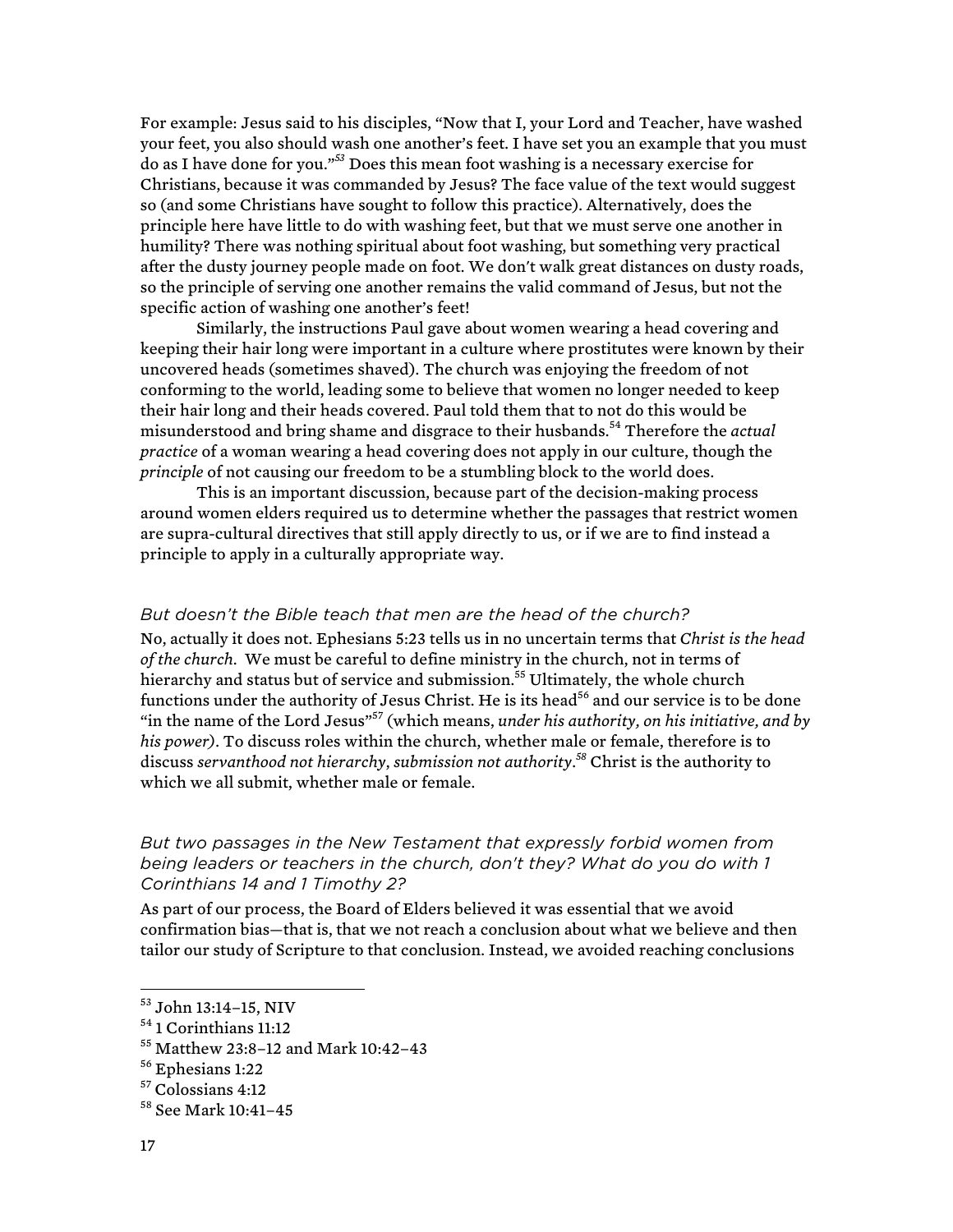until we conducted our study of Scripture. Faced with texts that in some cases free women, but in other cases restrict them four alternative responses are possible:

1. We take the texts that approve women's ministry and ignore the others. 2. We focus on the apparent restrictive statements of 1 Corinthians 14 and 1 Timothy 2 and overlook the implications of there being in the New Testament women teachers, deacons, prophets, (possibly elders), and an apostle. 3. We conclude that the New Testament is ambiguous enough to leave us free to choose whatever position seems most relevant to our time, culture, comfort, and preference.

4. We examine the historical settings of the restrictive texts to see if there is a more consistent outlook with the positive statements.

We followed **option 4**. We accept without questioning that God's intent was not to divide the church over divinely inspired passages written by Paul on the subject of women in the church. They must be harmonized, not ignored or glossed over. The two most challenging passages are featured here below:

- 1 Corinthians 14:33–35 says a woman must *"be silent"* in church.
- 1 Timothy 2:11–15 says a woman *"must not teach"* or *"have authority"* over men.

### *1 Corinthians 14:33-35*

*For God is not a God of disorder but of peace—as in all the congregations of the Lord's people. Women should remain silent in the churches. They are not allowed to speak, but must be in submission, as the law says. If they want to inquire about something, they should ask their own husbands at home; for it is disgraceful for a woman to speak in the church.<sup>59</sup>*

A text must always be interpreted in its context. 1 Corinthians 14 does not stand alone, but is part of a single section that runs from chapter 11 through 14. Disorder in worship and the discussions regarding women in the church open and close this four-chapter unit.

In 11:4–5 the *men and the women* are prophesying. Thus the reader knows that the prophets who interrupt one another in chapter 14 are comprised of *both men and women*. So when the women in 14:34–35 are told to be silent and listen to the prophets, it is clear that *some of those prophets are women.*

It is important to see that in 14:26–36 three groups of people are addressed who are disturbing the flow of public worship, and are all told to stop talking!

- 1. In 14:27–28, the *speakers in tongues* are told: If there is no interpreter, *stay silent in the church*.
- 2. In 14:29–30, the *prophets* are told not to all speak at once, and if a revelation comes to one and someone else is speaking, then the first speaker should sit down and *be silent in the church*.
- 3. In 14:33, *married women* with husbands who also attend are told: Don't ask questions during the worship. Ask your husbands at home and *be silent in the church*.

 <sup>59</sup> 1 Corinthians 14:33–35, NIV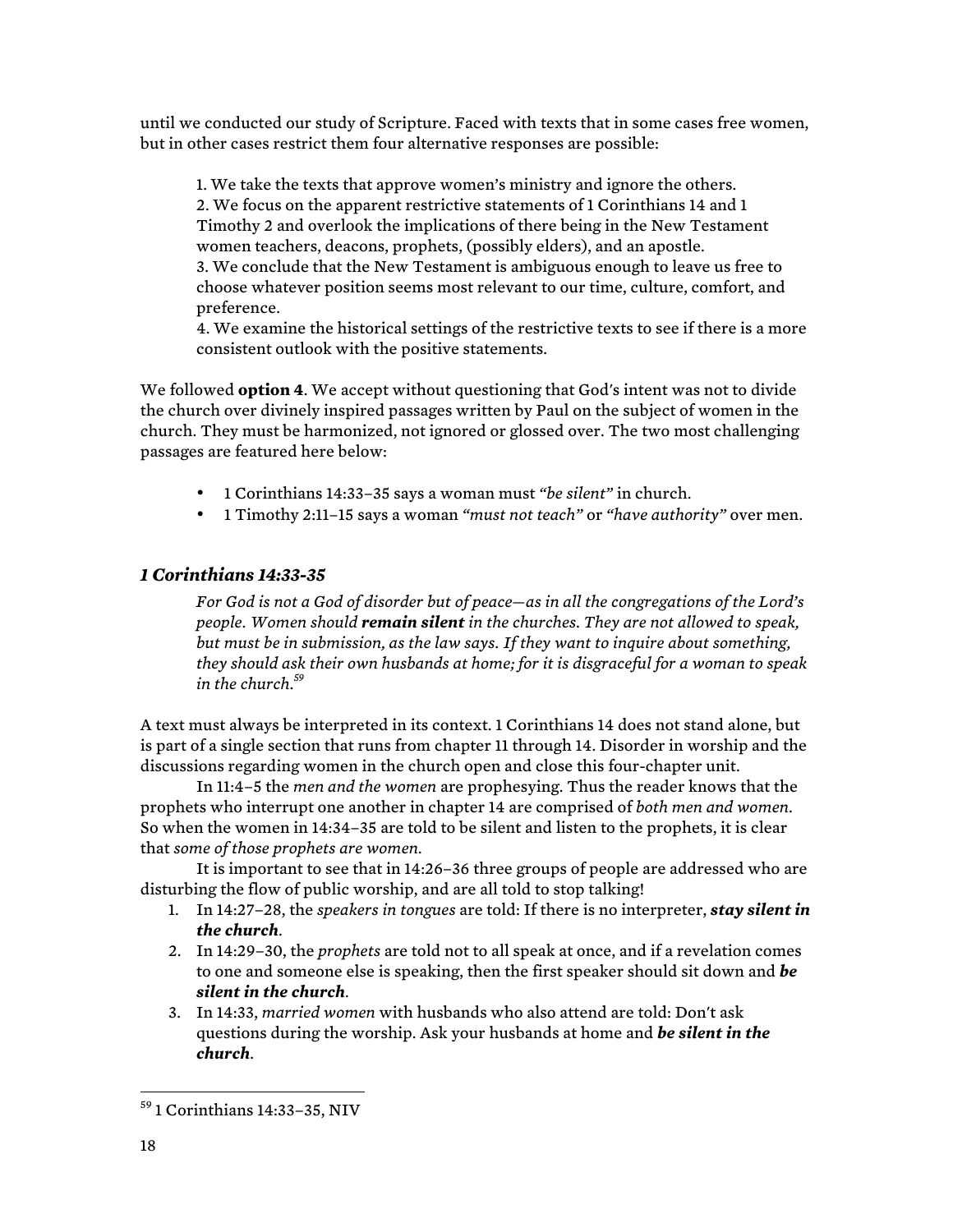The unifying theme is about things being done decently and in order, and these three groups should at various times **learn to be silent** when they might otherwise disturb the flow of public worship. Paul is obviously not commanding the prophets to be permanently silent, but to refrain from prophesying that is out of place. Nor is he telling the speakers in tongues to be permanently silent, but for "two or three" only to speak and the rest to remain silent. There are times when gifted people are silent because of other circumstances in play that make it advisable. This is helpful to remember when attempting to understand and apply the texts that restrict women in the church.

It is in the same way that the women are asked to be silent, if their talk is disrupting the flow of public worship. Paul is saying: *Don't interrupt in church. If you can't understand what is being said, ask your husbands at home*. It is evident that men had more education than women and would be in a better position to explain things to their wives. It is therefore not a permanent prohibition on women speaking (for he has spoken of women prophets already in 11:5), but a prohibition on their disrupting the service by asking questions in the service. And this principle is to be enacted "in all the congregations of the saints." **<sup>60</sup>** It is never appropriate to disrupt a worship service.

The elders of Bent Tree determined that this text is not a timeless supra-cultural directive, requiring married women to not talk while at church. Instead, it is a *principle* reminding us to maintain order in worship, and if anyone is disrupting it to instruct them to be quiet. Thus, we believe there is nothing in this text to prevent a woman from being an elder at Bent Tree.

#### *1 Timothy 2:11–15*

*A woman should learn in quietness and full submission. I do not permit a woman to teach or to assume authority over a man; she must be quiet. For Adam was formed first, then Eve. And Adam was not the one deceived; it was the woman who was deceived and became a sinner. But women will be saved through childbearing—if they continue in faith, love and holiness with propriety.61*

Let's break the text into its various parts:

#### **A woman should learn in quietness and full submission**

The cultural context of this passage is crucial. Paul wrote two letters to Timothy after sending him to serve and lead the church in Ephesus. There were evidently some significant problems with women in the church in Ephesus as the following verses indicate: 1 Timothy 5:15, Paul mentions women who "have in fact already turned away to follow Satan"; 2 Timothy 3:6-7, Paul mentions "gullible women, who are loaded down with sins and are swayed by all kinds of evil desires, always learning but never able to come to a knowledge of the truth." 62

There may have been reasons for this. Ephesus was home to the temple of the goddess Diana (one of the Seven Wonders of the ancient world). There are certain things we know about the temple of Diana. A group of female virgins exercised power over the temple along with some eunuchs (castrated men). Under the control of these women were

 $60$  1 Corinthians 14:33

 $61$  1 Timothy 2:11-15, NIV

<sup>&</sup>lt;sup>62</sup> Both quoted from NIV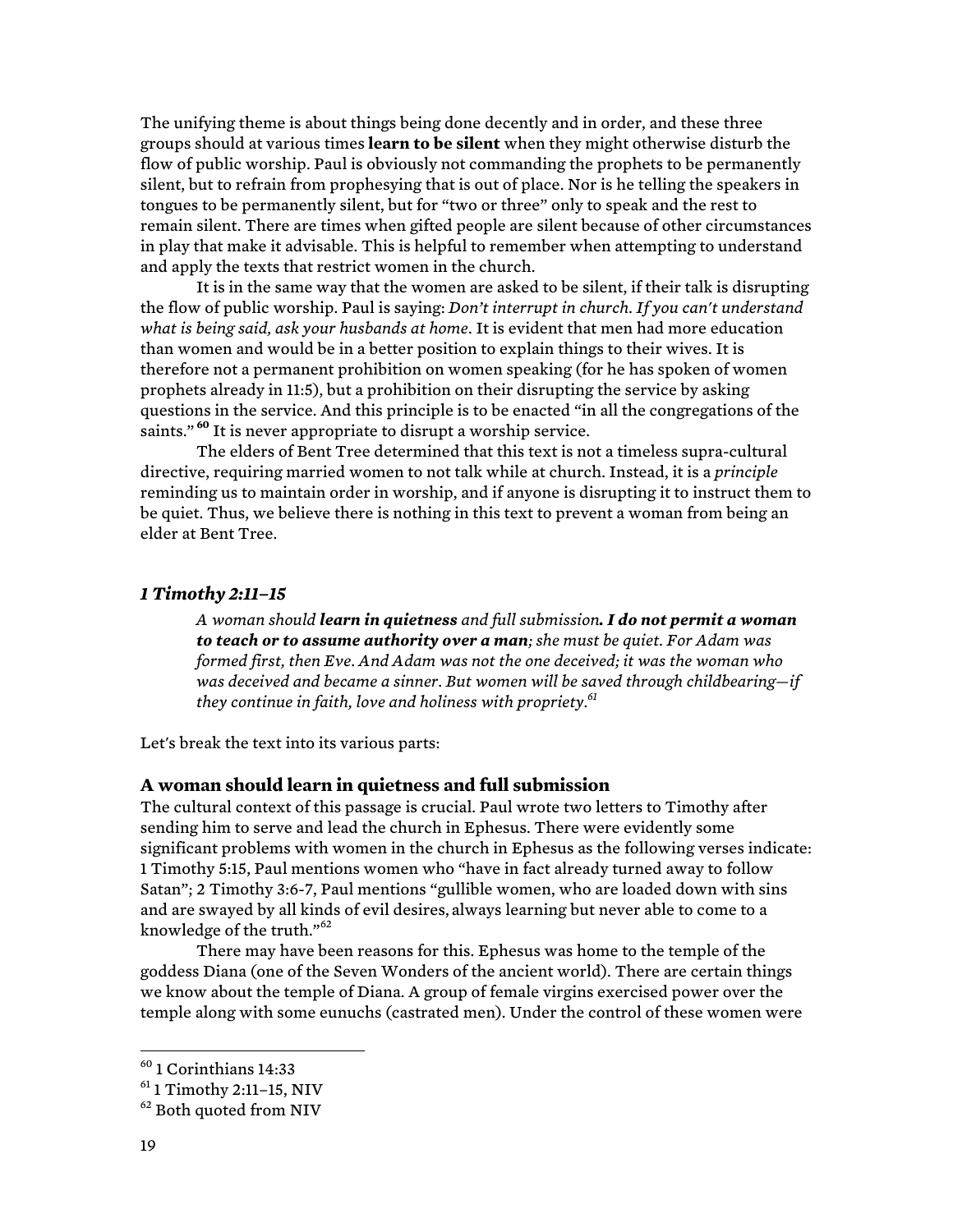thousands of female priestesses. In this atmosphere, male religious leadership was almost non-existent, and where it did exist, it lacked a sense of dignity and self-respect. No church is ever totally isolated from the sins of its culture. The group of women Paul refers to (above) may have asserted enough power to gain followers of questionable (maybe even heretical) views. Timothy was young, frequently sick, possibly depressed, and male.

In this context, Paul writes to Timothy: *"Let a woman learn in quietness with all submissiveness.*" He is obviously referring to women who need instruction. Some translations say: "Let a woman learn *in silence."* The Greek can also be translated, *"Let a woman learn in quietness."* The religious culture of Ephesus had been matriarchal, but now many have been converted to Christ (this is a first generation church) they need to be in a mutually submissive relationship with Christian men, without the attitude of "take over and tell men what to do*.*" This is to include *"with full submission,"* but submission to what? He doesn't specify, but in the context of talking about *"sound doctrine"* with which the letter opens, the simple reading is that he intends them to submit to the apostolic teaching of the church.

### **I do not permit a woman to teach or to have authority over a man; she must be silent.**

We believe that Paul uses these words to signify a context-specific instruction. If we isolate that verse and take it at face value as a prohibition on women teaching men, it excludes Priscilla teaching Apollos, the women prophets of Corinth (1 Corinthians 11:5), and Philip's daughters in Caesarea (Acts 21:9). The text actually goes farther than prohibiting women teaching men, it reads, "to teach I do not permit a woman, nor have authority over a man." Teaching is in the emphatic position at the beginning of the verse and separated from the prohibition of having authority over men.

If this is a supra-cultural directive, women would be forever forbidden from teaching children, youth, or adults in the church. However, if we put it into the historical context of prevailing events in Ephesus, and the rest of Paul's letters to Timothy it would be possible to understand Paul as saying: *I permit none of these doctrinally ignorant women (in Ephesus) to teach, because they have brought their wrong beliefs into the church, and they need to know that women are not in any way superior to men as the temple of Diana has taught them, and now that they are Christian they need to learn in quietness and submission to right doctrine.* If they really are bringing heretical thoughts into the Body, we certainly wouldn't want them teaching our kids, right?

All the women in the church in Ephesus were obviously not heretics or guilty of this, but in the light of the dangers Paul has written about with the *"gullible women"* and those women who had *"already turned away to follow Satan,"* he may be saying *"I permit no woman to teach"* because all of them are asked to first study quietly the apostolic faith! This may have been an appropriate ruling, given the tensions and circumstances in Ephesus, but we do not believe it is a universal command to the church prohibiting women teaching or having authority over men.

Paul affirms in Galatians 3:28 that in Christ *"there is neither male and female*." Progress towards that goal of equality of the sexes cannot be made if either gender is asserting power over the other. In Galatians, Paul is very harsh with male heretics, but here he deals with female destroyers of the faith.

There are places today where radical feminists are sufficiently anti-male that men find themselves intimidated, with leadership opportunities denied them because they are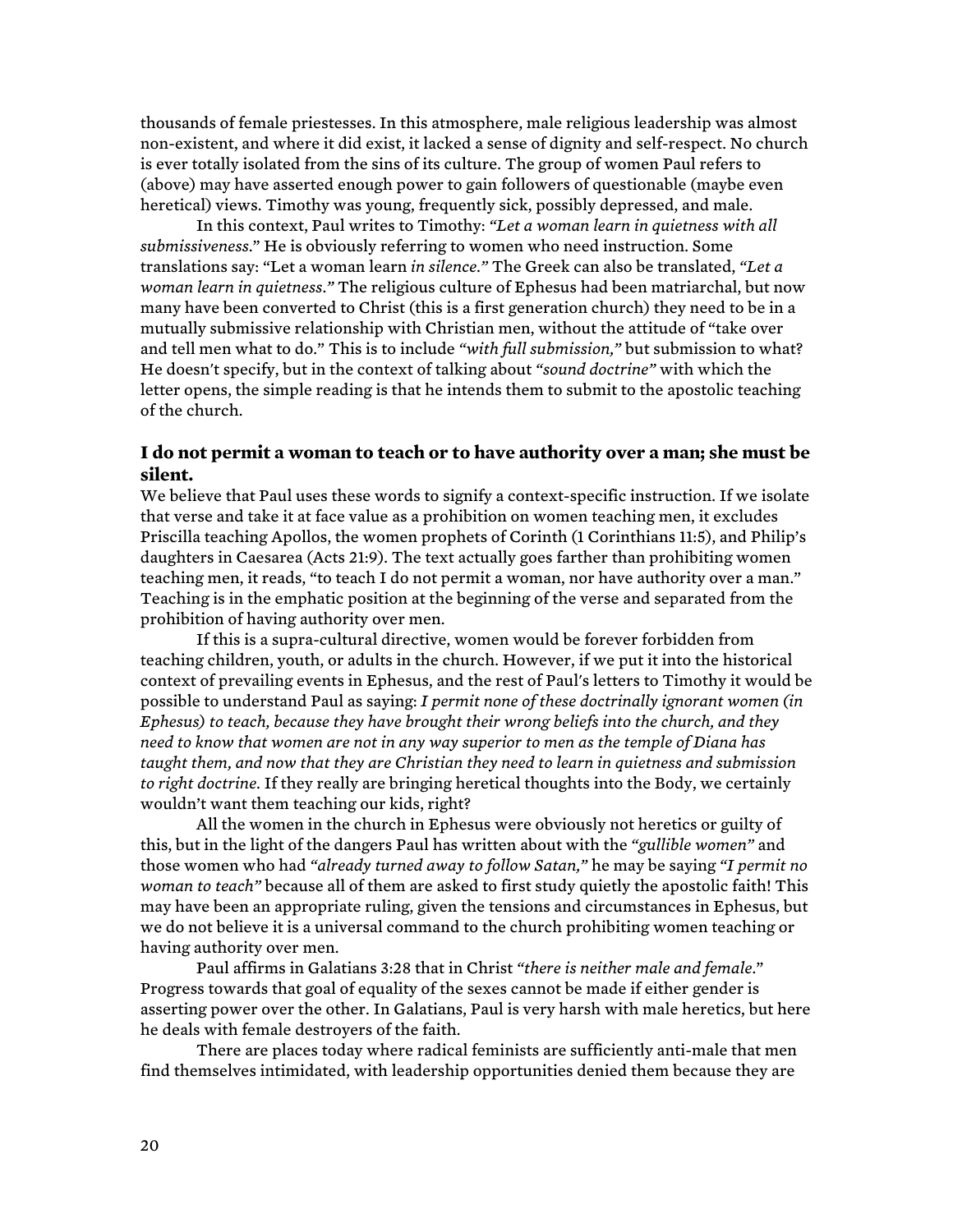male. Neither gender is completely innocent of mistreating the other and if Paul's vision in Scripture is followed, neither gender has the right to absolute control over the other.

#### **For Adam was formed first, then Eve. And Adam was not the one deceived; it was the woman who was deceived and became a sinner.**

This is a difficult text for it appears to be in conflict with Romans 5, where Paul says, *"sin entered the world through one man," <sup>63</sup>* and 1 Corinthians 15:21–22 where he says that *"by a man came death*." <sup>64</sup> But now in 1 Timothy, Eve is held responsible for sin! Reference to events in Ephesus again may help us understand what was intended for the first readers. The cult of Diana may have left the idea (even among the new Christians in Ephesus) that men had polluted the earth with their sin. Paul may be responding to these anti-male sentiments by saying, "Eve was a transgressor!" meaning, she also is to be blamed, not only Adam.

Are women more easily deceived than men? Is Paul making a statement of fact concerning a female's ability to discern as a reason for restricting her from leadership? Hardly! Eve was deceived because she was new to the scene. Adam was created first and had time to name all the animals and enjoy fellowship with God before Eve showed up. *She was more vulnerable because she was less experienced.* The women in Ephesus were the same, so Paul sensibly instructed them to learn before assuming any leadership in the church.

### **But women will be saved through childbearing—if they continue in faith, love, and holiness with propriety.**

The verb "to save" at the heart of this text, is used in the same chapter to say that "God our Savior . . . desires all men to be saved and to come to a knowledge of the truth."<sup>66</sup> Paul explains this is through "one mediator . . . the man Christ Jesus."<sup>67</sup> Having said that salvation is through Christ, are we then to understand him, ten verses later, to say, "Well, actually, for women there is a second way to be saved—have a baby!"? This cannot be the meaning Paul intended.

The verb "to save" (Greek, sozo) can refer to salvation, but it can also mean "good health" and occasionally has a more general sense of "to prosper." Apparently, someone in the church in Ephesus was teaching the women that they should not get married, and thus naturally, not have children. Paul counters with: *Childbearing is not an evil act! A woman can prosper through childbearing; if they (the husband and the wife) continue in faith and love and holiness with good judgment.* Notice how the text shifts from a singular *"she"* to a plural *"they."* This plural is best understood to refer to the husband and wife and not to women in general. Children can be a blessing to the family. But if faith, love, holiness, and good judgment are missing, the family will not necessarily prosper by having children.

As a side note: This text reminds us that there are some things that only women can do, like delivering babies. But our differences go beyond the biological, don't they? The elders of Bent Tree celebrate the distinctive traits of the two genders and deeply value feminine insight and perspective. We believe the synthesis of both male and female insight, true shared leadership, will enable the team of elders to lead more effectively.

 $63$  Romans 5:12, NIV

<sup>64</sup> 1 Corinthians 15:21, NASB

 $66$  1 Timothy 2:4-5

<sup>67</sup> *Ibid.*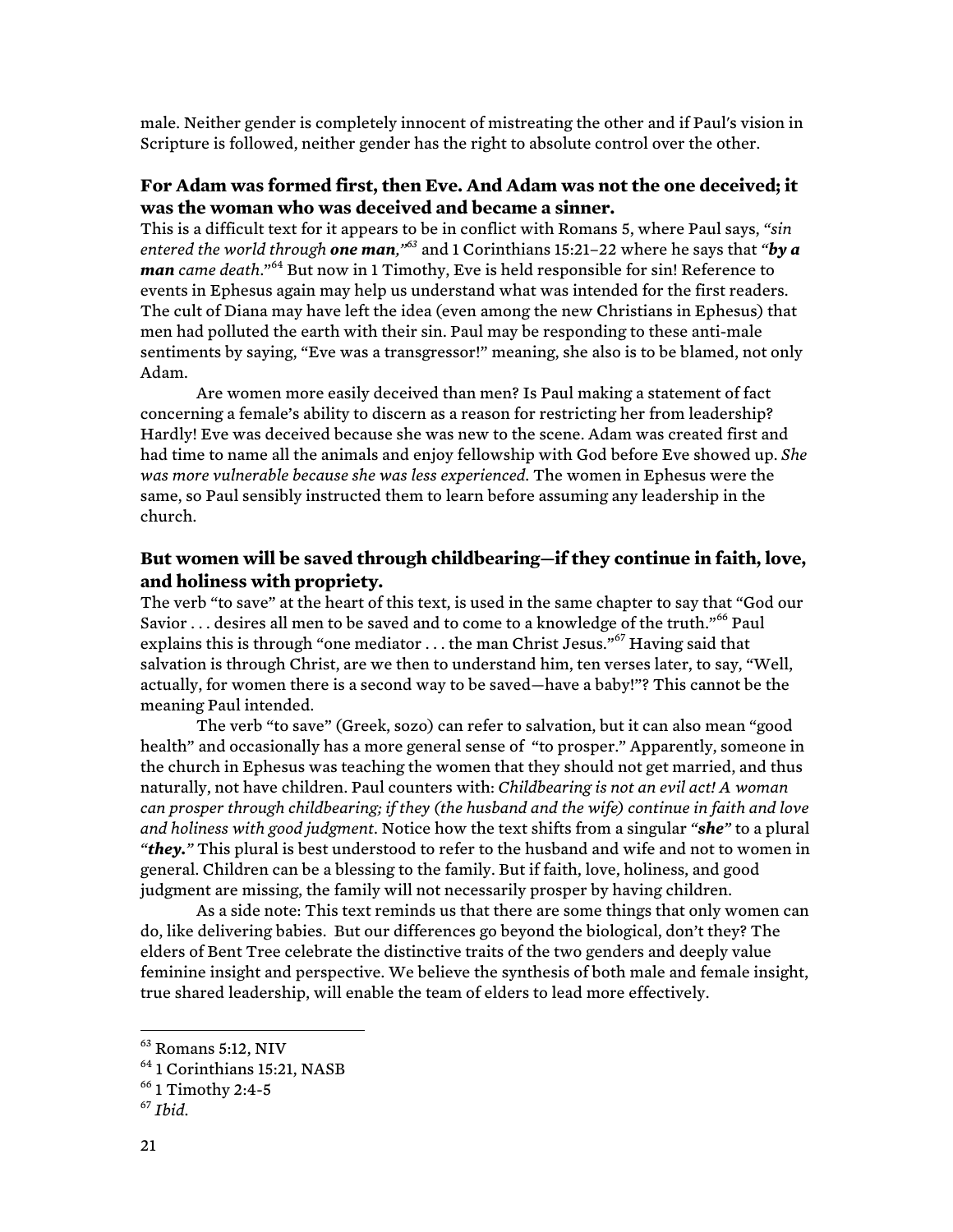The elders came to consensus that this text is not a timeless, supra-cultural directive forbidding women from leadership and teaching in the church. Instead there is a *principle* to apply: Don't place vulnerable, unlearned believers into positions of leadership or teaching, they are easily deceived and will lead the Body astray. Instead encourage them to learn and submit themselves to clear biblical doctrine first. Or in other words, "Don't teach until you've been taught, and don't lead until you've learned."

When the historical circumstances are regarded as significant ingredients in the understanding of the first readers, 1 Corinthians 14:34–35 may be understood as telling women to be silent when they disrupt public worship and 1 Timothy 2:11–15 tells the new converts from a culture dominated by the cult of Diana that they do not have authority over men anymore, but rather to recognize equal status in the church of Jesus Christ. These admonitions are understood, therefore, as being in harmony with the clear affirmations of the presence of women as teachers, prophets, deacons, possibly elders, and as an apostle. All of this can be seen as supportive of the unity of the church expressed by Paul in Galatians 3:28 where in Christ *"there is neither male and female; for you are all one in Christ Jesus."*

#### *But when Paul gave the qualifications for elders in 1 Timothy 3, he said that elders need to be "the husband of one wife," which means only men can be elders. Right?*

In 1 Timothy 3, Paul is discussing overseers. An overseer was a person charged with leading any initiative or group in the church. This is a text we use at Bent Tree when vetting Life Group leaders, youth group leaders, captains in the kid's ministry, worship team participants, and so on, not simply elders. The text begins this way:

*Here is a trustworthy saying: Whoever aspires to be an overseer desires a noble task. Now the overseer is to be above reproach . . . <sup>68</sup>*

Paul explains the character traits of a spiritual leader. One of these traits is that the overseer be "husband of one wife." Is that clause a timeless *supra-cultural directive*, or a *principle*? If one takes it as a directive it eliminates, from elder service, single men, divorced men, widowed men, current elders whose wives die, men with more than one wife, and, of course, women. It would also preclude Jesus and Paul, neither of whom had a wife. Elsewhere, Paul argues that being single is an advantage in ministry because you have so much more capacity.<sup>69</sup> Polygamy was frowned upon in Jewish and Roman circles as well, although Jews did tolerate the polygamous practices of rulers like Herod the Great. But Paul was clear in 1 Cor. 7:2 that the Christian norm was monogamy. So, Paul could be addressing polygamy in this clause, but it is more likely that he is referring to the heart of the leader, and whether he or she is thoroughly committed to his or her spouse. Paul may very well have been saying, "If there is a guy who you are thinking of making an overseer and he has two or more wives from before he was a Christian, pass on that guy."

If that was his message, it would be a timeless directive, because polygamy is sinful in all times and places. Since polygamy is not a problem we have, how might this text apply to us? The *principle* would be that purity matters in our leaders and if one can manage his

 <sup>68</sup> 1 Timothy 3:1–2, NIV

 $69$  1 Corinthians 7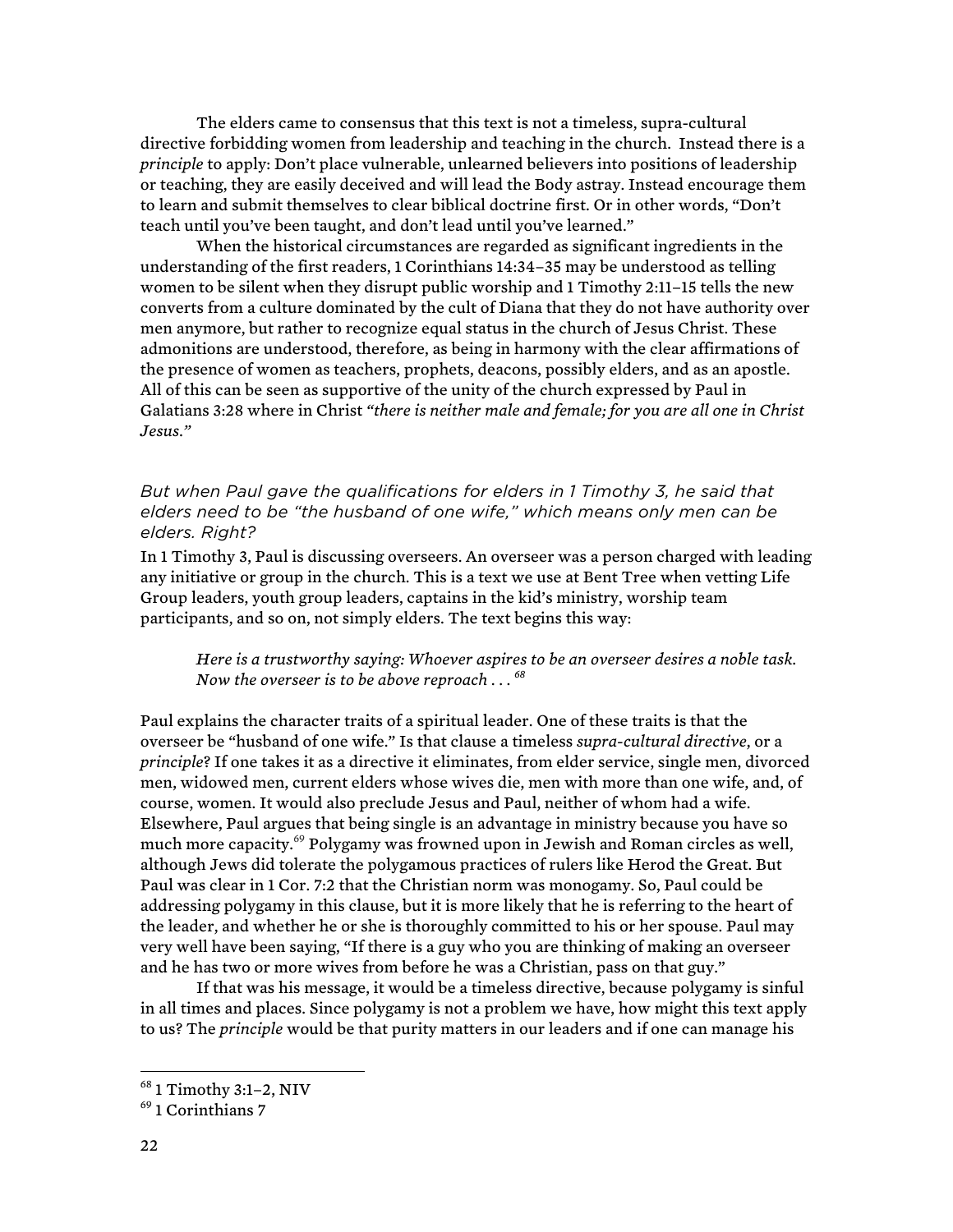or her home faithfully, they they are eligible to help manage the church. Is the leader faithful to their spouse if married, or walking in purity if not? This text could easily apply to a female elder candidate, as the expectation would be for her to be thoroughly committed to her husband.

#### *Don't our bylaws require that elders be men?*

No, there is no gender distinction or language of any kind in our bylaws concerning the qualifications for elder. Restricting the elder board to men is an "unwritten rule" that we are changing, thus no official or legal changes are necessary.

### *If I disagree, do I need to leave the church?*

Pete Briscoe wanted to answer this one personally: "No, absolutely not! When I came to Bent Tree to candidate, I shared with the elders that I believed women should be free to exercise their gifts fully in the church. They admitted they had not heard this perspective before but were willing to discuss it with me. My position has not changed in the time I have been here. For the last 24 years, I have submitted to the consensus of various elder boards who felt we should forbid women from elder leadership with hardly any conversation around the topic. I have chosen to *agree to disagree agreeably* and have thrown myself into my service here. If there are those who disagree with the present decision, I will ask them to do the same. This is not a decision to break fellowship over. We are one in Christ, his Spirit unites us, we share the essentials of the faith, even if we disagree on secondary issues. Please, agree to disagree and jump back into serving. There are lost people all around us who need to be touched by God's grace!"

#### *How can I learn more?*

We encourage you to be open to the leading and teaching of the Holy Spirit in your life for learning and growth. Do what the elders did and submit to a process of exploring God's heart in this matter, which will take time, study, and prayer. Start by reading carefully through this paper and look up all the Bible passages. Read the surrounding context and ask the Spirit to guide your discovery. If you are still hungry for more, the following books will help you understand the elder's position more clearly, although not all the elders would agree with everything written therein. They are listed in order from the easiest to read to the most technical.

#### **Lime Green**

By Jackie Roese. This is a moving story of one woman's journey.

#### **Beyond Sex Roles**

By Gilbert Bilezikian. Dr. Bilezikian was instrumental in the birth of Willow Creek Community Church in Chicago. Since it's inception Willow Creek has had women elders and Dr. B's perspective was a guiding light in their leadership decision.

#### **Recovering Biblical Ministry by Women**

By George and Dora Winston. George studied at Wheaton College and got his Th.M. from Dallas Seminary before embarking on a teaching and church planting ministry in Belgium.